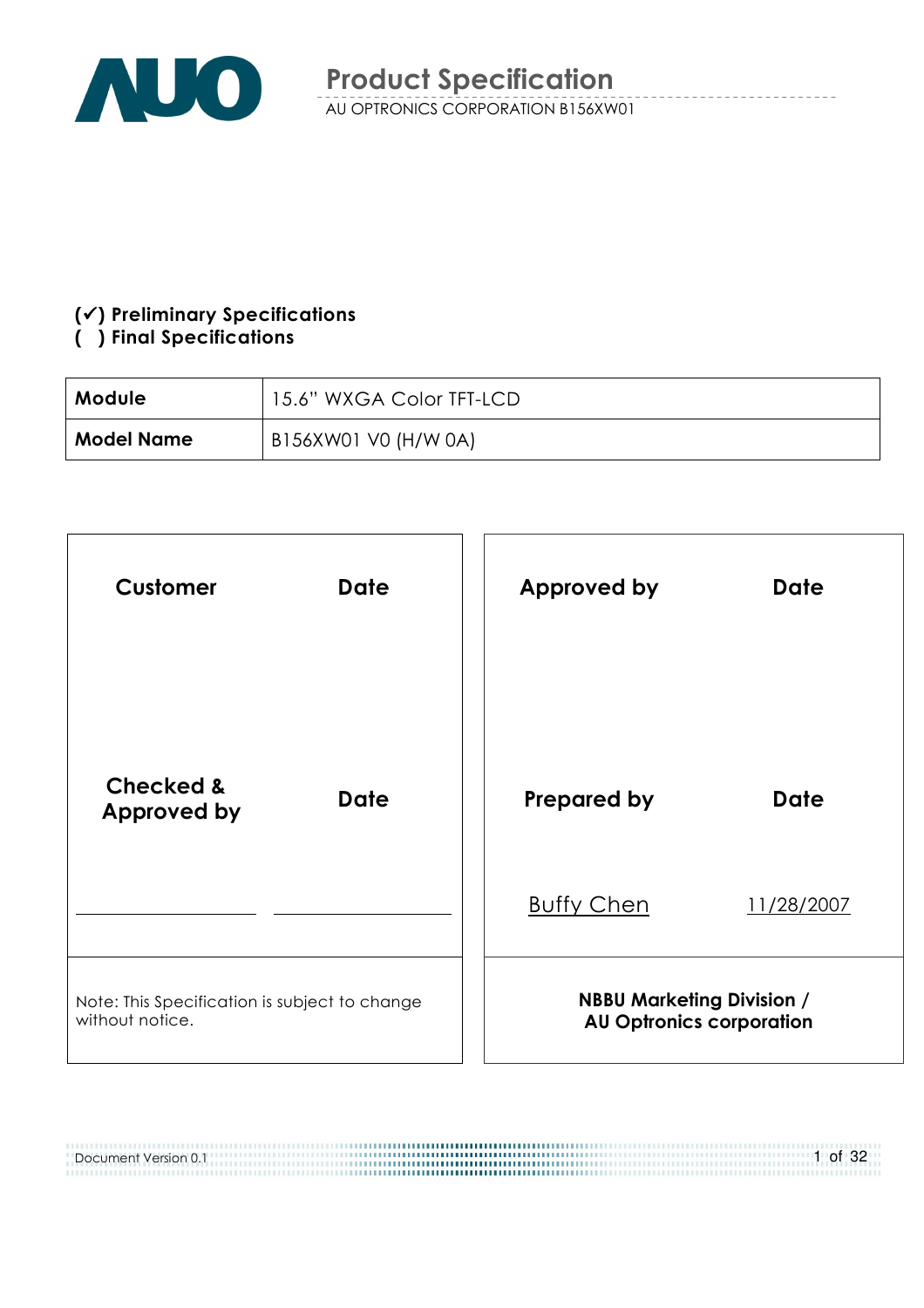

# **Product Specification**<br>AU OPTRONICS CORPORATION B156XW01

# **Contents**

Document Version 0.1 2 of 32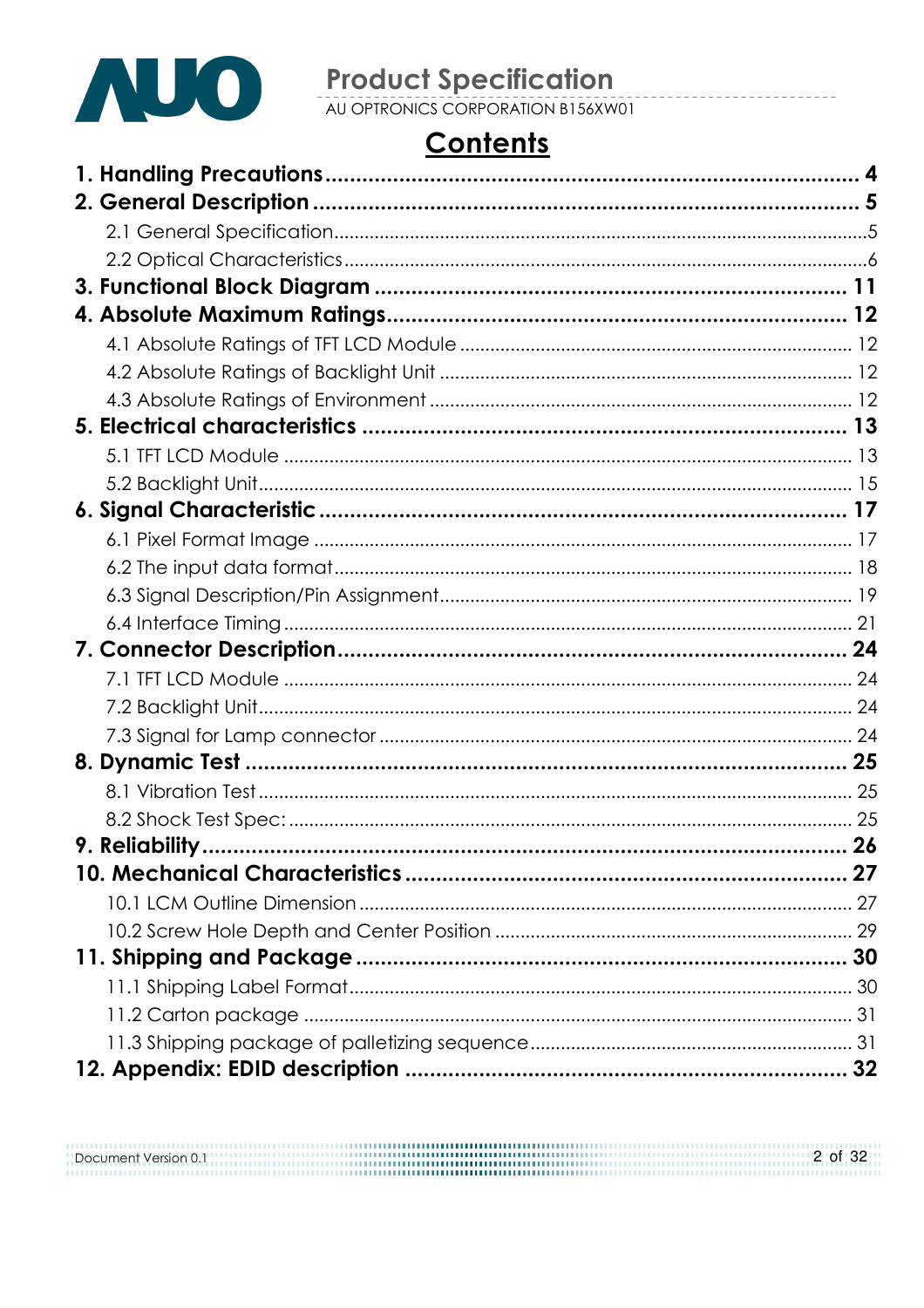

AU OPTRONICS CORPORATION B156XW01

# Record of Revision

| Version and Date   Page |     | Old description | <b>New Description</b> | Remark |
|-------------------------|-----|-----------------|------------------------|--------|
| 2007/11/28              | All | Initial Edition |                        |        |

| Document Version 0.1 | $3$ of $32$ |
|----------------------|-------------|
|                      |             |
|                      |             |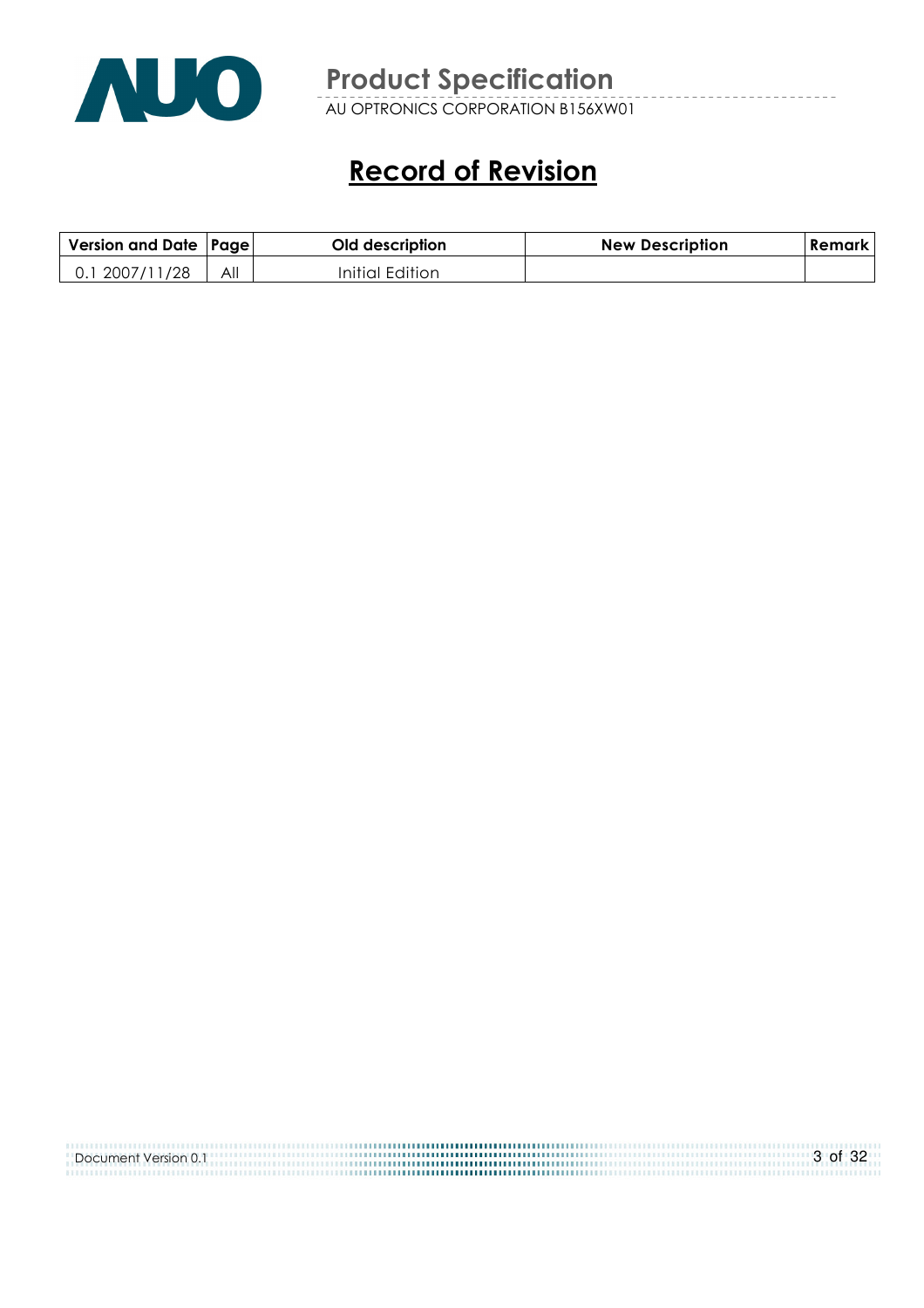

AU OPTRONICS CORPORATION B156XW01

#### 1. Handling Precautions

- 1) Since front polarizer is easily damaged, pay attention not to scratch it.
- 2) Be sure to turn off power supply when inserting or disconnecting from input connector.
- 3) Wipe off water drop immediately. Long contact with water may cause discoloration or spots.
- 4) When the panel surface is soiled, wipe it with absorbent cotton or other soft cloth.
- 5) Since the panel is made of glass, it may break or crack if dropped or bumped on hard surface.
- 6) Since CMOS LSI is used in this module, take care of static electricity and insure human earth when handling.
- 7) Do not open nor modify the Module Assembly.
- 8) Do not press the reflector sheet at the back of the module to any directions.
- 9) In case if a Module has to be put back into the packing container slot after once it was taken out from the container, do not press the center of the CCFL Reflector edge. Instead, press at the far ends of the CCFL Reflector edge softly. Otherwise the TFT Module may be damaged.
- 10)At the insertion or removal of the Signal Interface Connector, be sure not to rotate nor tilt the Interface Connector of the TFT Module.
- 11) After installation of the TFT Module into an enclosure (Notebook PC Bezel, for example), do not twist nor bend the TFT Module even momentary. At designing the enclosure, it should be taken into consideration that no bending/twisting forces are applied to the TFT Module from outside. Otherwise the TFT Module may be damaged.
- 12)Cold cathode fluorescent lamp (CCFL) in LCD contains a small amount of mercury. Please follow local ordinances or regulations for disposal.
- 13)Small amount of materials having no flammability grade is used in the LCD module. The LCD module should be supplied by power complied with requirements of Limited Power Source (IEC60950 or UL1950), or be applied exemption.
- 14)The LCD module is designed so that the CCFL in it is supplied by Limited Current Circuit (IEC60950 or UL1950). Do not connect the CCFL in Hazardous Voltage Circuit.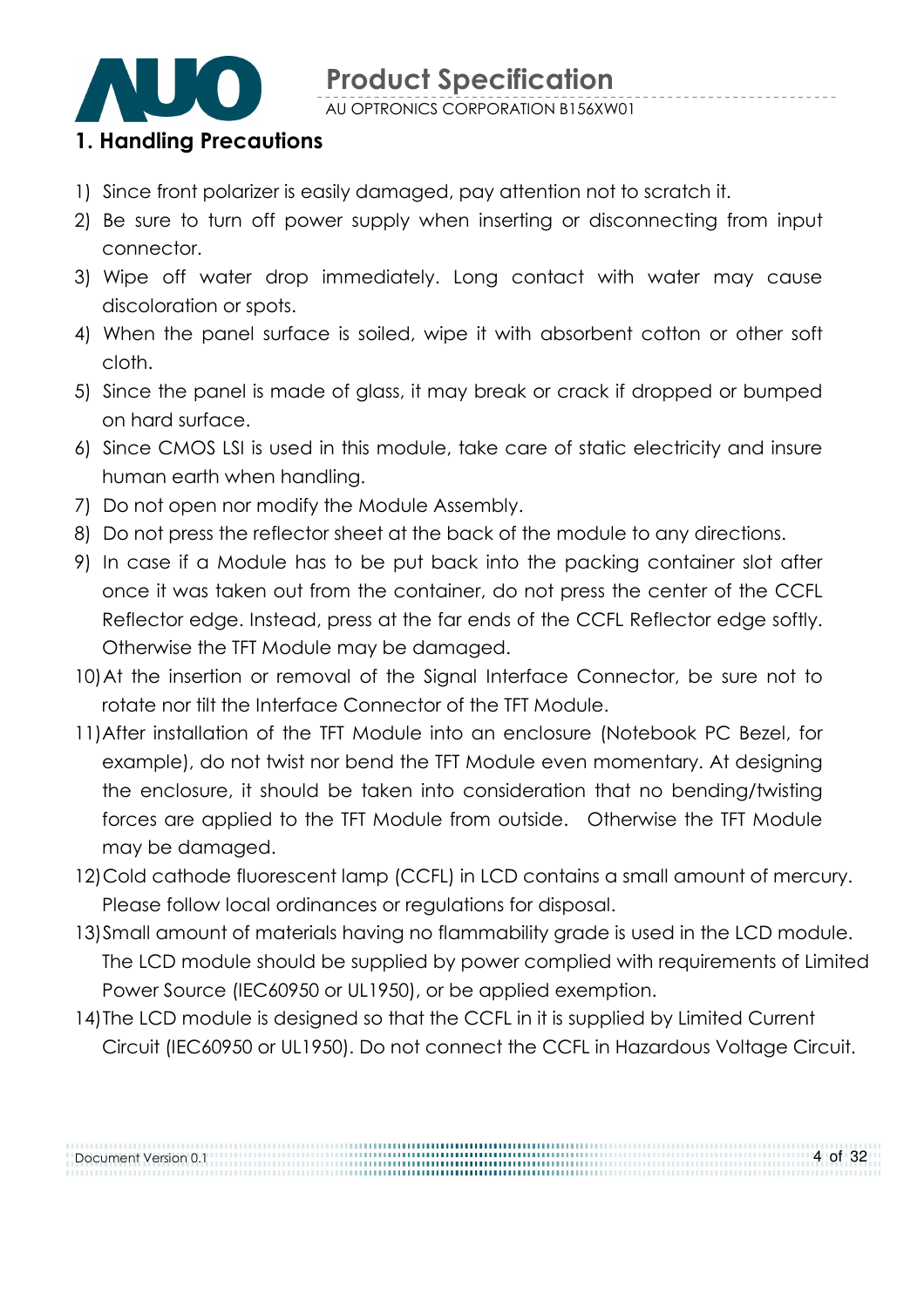

AU OPTRONICS CORPORATION B156XW01

# 2. General Description

B156XW01 V0 is a Color Active Matrix Liquid Crystal Display composed of a TFT LCD panel, a driver circuit, and backlight system. The screen format is intended to support the WXGA (1366(H) x 768(V)) screen and 262k colors (RGB 6-bits data driver) without backlight inverter. All input signals are LVDS interface compatible.

B156XW01 V0 is designed for a display unit of notebook style personal computer and industrial machine.

### 2.1 General Specification

Document Version 0.1

The following items are characteristics summary on the table at 25  $°C$  condition:

| <b>Items</b>                                                      | <b>Unit</b>          | <b>Specifications</b>                                                 |                                      |                     |          |  |  |
|-------------------------------------------------------------------|----------------------|-----------------------------------------------------------------------|--------------------------------------|---------------------|----------|--|--|
| Screen Diagonal                                                   | [mm]                 | 394.9(15.6"W)                                                         |                                      |                     |          |  |  |
| <b>Active Area</b>                                                | [mm]                 |                                                                       | 344.232(H) X 193.536(V)              |                     |          |  |  |
| Pixels H x V                                                      |                      |                                                                       | 1366x3(RGB) x 768                    |                     |          |  |  |
| <b>Pixel Pitch</b>                                                | [mm]                 |                                                                       | 0.255X0.255                          |                     |          |  |  |
| Pixel Format                                                      |                      |                                                                       | R.G.B. Vertical Stripe               |                     |          |  |  |
| Display Mode                                                      |                      |                                                                       | Normally White                       |                     |          |  |  |
| White Luminance<br>$(ICCFL=6.5mA)$<br>Note: ICCFL is lamp current | [cd/m <sup>2</sup> ] | 220 typ. (5 points average)<br>TBD min. (5 points average)<br>(Note1) |                                      |                     |          |  |  |
| Luminance Uniformity                                              |                      | 1.25 max. (5 points)                                                  |                                      |                     |          |  |  |
| Contrast Ratio                                                    |                      | 400 min                                                               |                                      |                     |          |  |  |
| Response Time                                                     | [ms]                 | 8 typ / 15 Max                                                        |                                      |                     |          |  |  |
| Nominal Input Voltage VDD                                         | [Volt]               | $+3.3$ typ.                                                           |                                      |                     |          |  |  |
| <b>Power Consumption</b>                                          | [Watt]               |                                                                       | 7 max. (Include Logic and Backlight) |                     |          |  |  |
| Weight                                                            | [Grams               |                                                                       | 550 max.                             |                     |          |  |  |
| <b>Physical Size</b>                                              | [mm]                 | Max<br>Typical<br>Min                                                 | 359.8<br>359.3                       | W<br>210.0<br>209.5 | Τ<br>6.4 |  |  |
| <b>Electrical Interface</b>                                       |                      | 1 channel LVDS                                                        |                                      |                     |          |  |  |
| Surface Treatment                                                 |                      | Glare, Hardness                                                       |                                      |                     |          |  |  |
| Support Color                                                     |                      | 262K colors (RGB 6-bit)                                               |                                      |                     |          |  |  |
| Temperature Range<br>Operating<br>Storage (Non-Operating)         | [°C]<br>[°C]         | 0 to $+50$<br>$-20$ to $+60$                                          |                                      |                     |          |  |  |
| <b>RoHS Compliance</b>                                            |                      | <b>RoHS Compliance</b>                                                |                                      |                     |          |  |  |

.................

5 of 32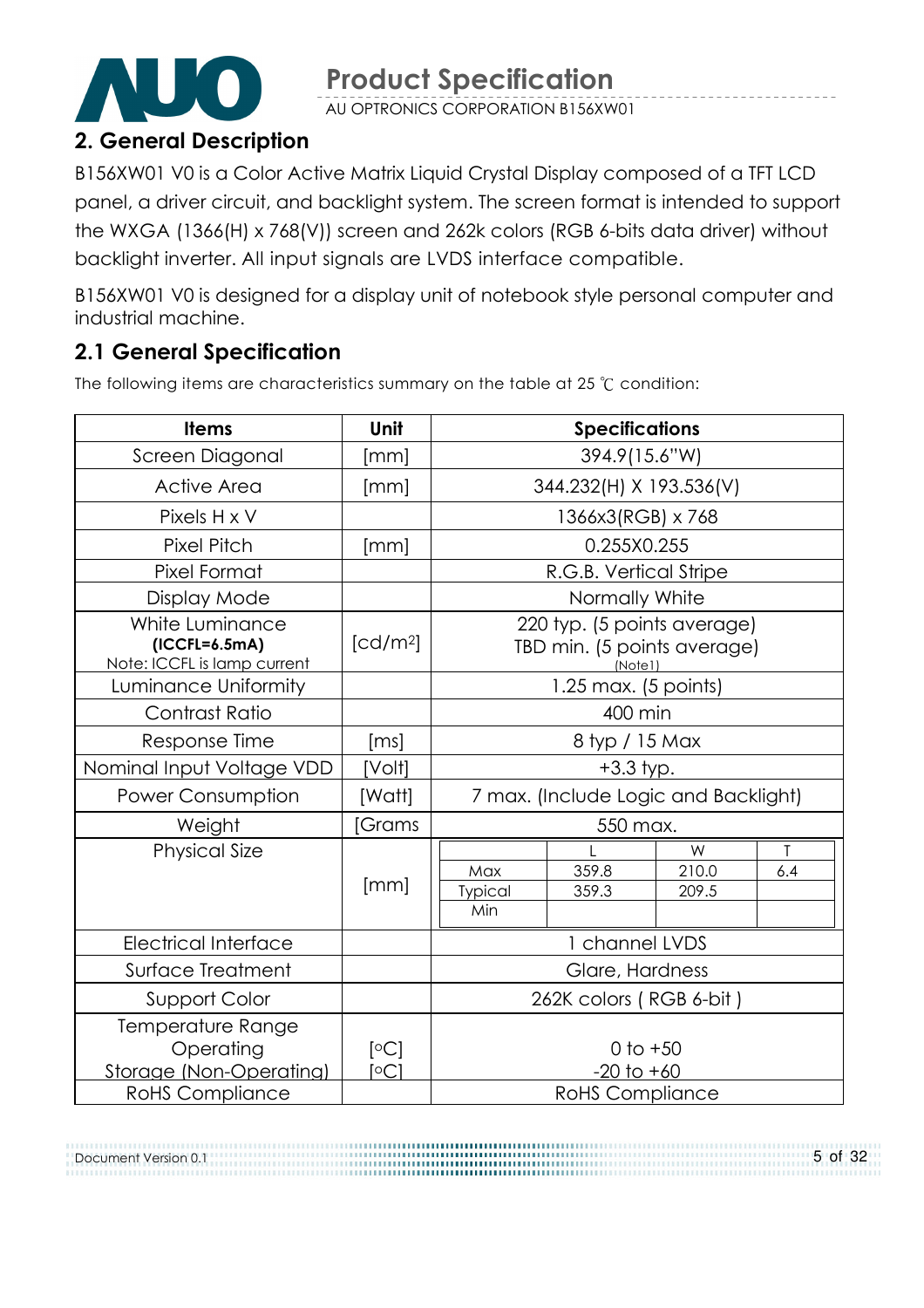

#### 2.2 Optical Characteristics

The optical characteristics are measured under stable conditions at 25 (Room Temperature) :

| Item                                               | Unit                 | Conditions            | Min.                     | Typ.       | Max.              | <b>Note</b>    |
|----------------------------------------------------|----------------------|-----------------------|--------------------------|------------|-------------------|----------------|
| White Luminance<br>ICCFL=6.5mA                     | [cd/m <sup>2</sup> ] | 5 points average      | <b>TBD</b>               | 220        |                   | 1, 4, 5.       |
|                                                    | [degree]             | Horizontal<br>(Right) | 40                       | 45         | $\qquad \qquad -$ |                |
| Viewing Angle                                      | [degree]             | $CR = 10$<br>(Left)   | 40                       | 45         |                   | 8              |
|                                                    | [degree]             | Vertical<br>(Upper)   | 10                       | 15         |                   |                |
|                                                    | [degree]             | $CR = 10$<br>(Lower)  | 20                       | 35         |                   |                |
| Luminance<br>Uniformity                            |                      | 5 Points              |                          |            | 1.25              | $\mathbf{1}$   |
| Luminance<br>Uniformity                            |                      | 13 Points             |                          |            |                   | $\overline{2}$ |
| <b>CR: Contrast Ratio</b>                          |                      |                       | 400                      | 500        | $\overline{a}$    | 6              |
| Cross talk                                         | $\%$                 |                       |                          |            | <b>TBD</b>        | 7              |
|                                                    | [msec]               | Rising                | $\qquad \qquad -$        |            |                   |                |
| Response Time                                      | [msec]               | Falling               | $\overline{\phantom{a}}$ |            |                   | 8              |
|                                                    | [msec]               | Rising + Falling      |                          | 8          | 15                |                |
|                                                    |                      | Red x                 | <b>TBD</b>               | <b>TBD</b> | <b>TBD</b>        |                |
|                                                    |                      | Red y                 | <b>TBD</b>               | <b>TBD</b> | <b>TBD</b>        |                |
| Chromaticity of color<br>Coordinates<br>(CIE 1931) |                      | Green x               | <b>TBD</b>               | <b>TBD</b> | <b>TBD</b>        |                |
|                                                    |                      | Green y               | <b>TBD</b>               | <b>TBD</b> | <b>TBD</b>        |                |
|                                                    |                      | <b>Blue x</b>         | <b>TBD</b>               | <b>TBD</b> | <b>TBD</b>        | 2,8            |
|                                                    |                      | <b>Blue y</b>         | <b>TBD</b>               | <b>TBD</b> | <b>TBD</b>        |                |
|                                                    |                      | White x               | 0.283                    | 0.313      | 0.343             |                |
|                                                    |                      | White y               | 0.299                    | 0.329      | 0.359             |                |
| <b>NTSC</b>                                        | $\%$                 | <b>CIE 1931</b>       |                          | 60         |                   |                |

Document Version 0.1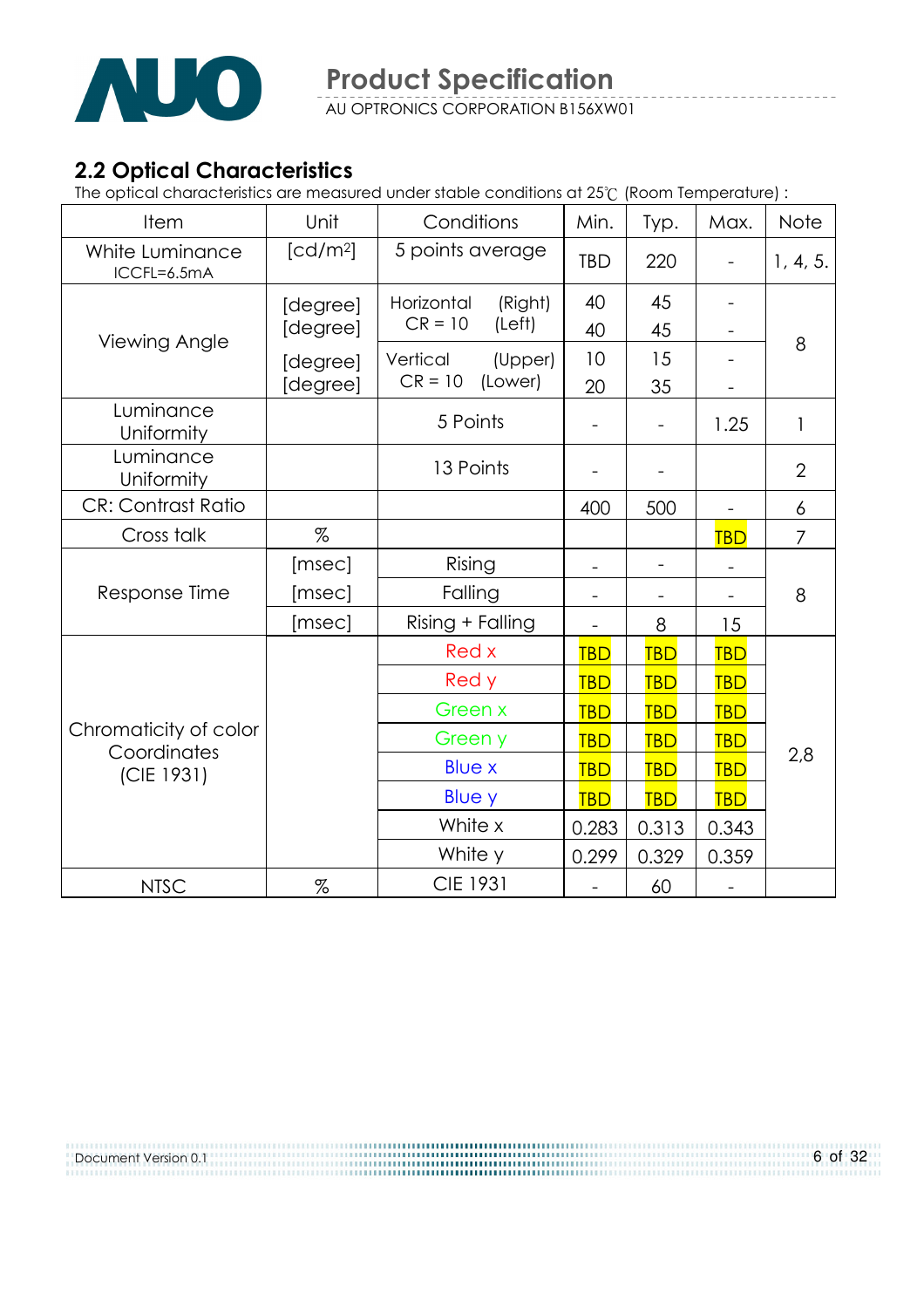

Note 1: 5 points position (Ref: Active area)



Note 2: 13 points position (Ref: Active area)

Document Version 0.1



Note 3: The luminance uniformity of 5 or13 points is defined by dividing the maximum luminance values by the minimum test point luminance

..................................



7 of 32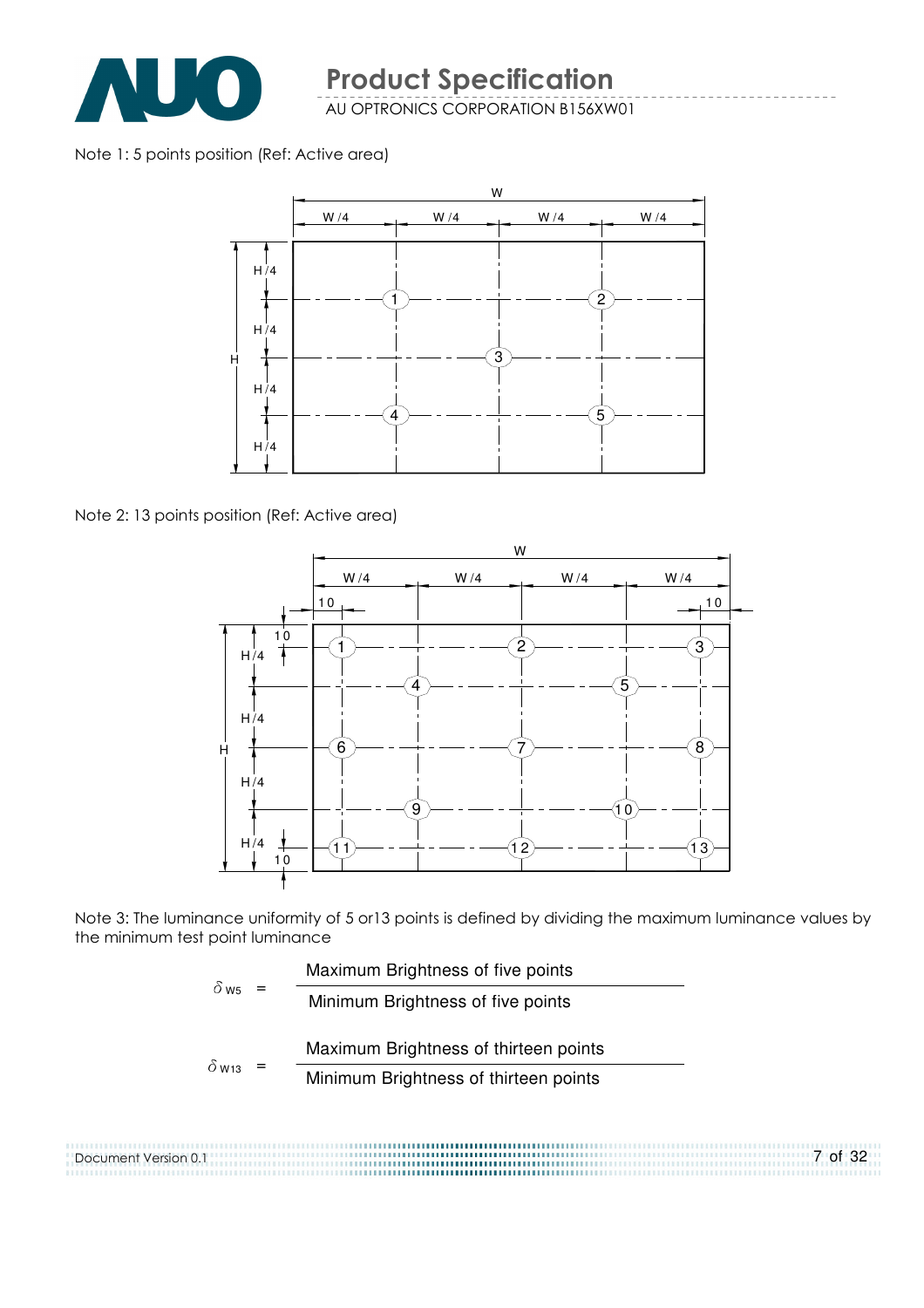

AU OPTRONICS CORPORATION B156XW01

Note 4: Measurement method

The LCD module should be stabilized at given temperature for 30 minutes to avoid abrupt temperature change during measuring. In order to stabilize the luminance, the measurement should be executed after lighting Backlight for 30 minutes in a stable, windless and dark room.



Note  $5$ : Definition of Average Luminance of White  $(Y_L)$ :

Measure the luminance of gray level 63 at 5 points  $Y_L = [L (1) + L (2) + L (3) + L (4) + L (5)] / 5$ L (x) is corresponding to the luminance of the point X at Figure in Note (1).

Note 6: Definition of contrast ratio:

Contrast ratio is calculated with the following formula.

Contrast ratio  $(CR)$ = Brightness on the "White" state Brightness on the "Black" state

Note 7: Definition of Cross Talk (CT)

 $CI = | Y_B - Y_A | / Y_A \times 100 (%)$ 

| Document Version 0.1 | 8 of 32 |
|----------------------|---------|
|                      |         |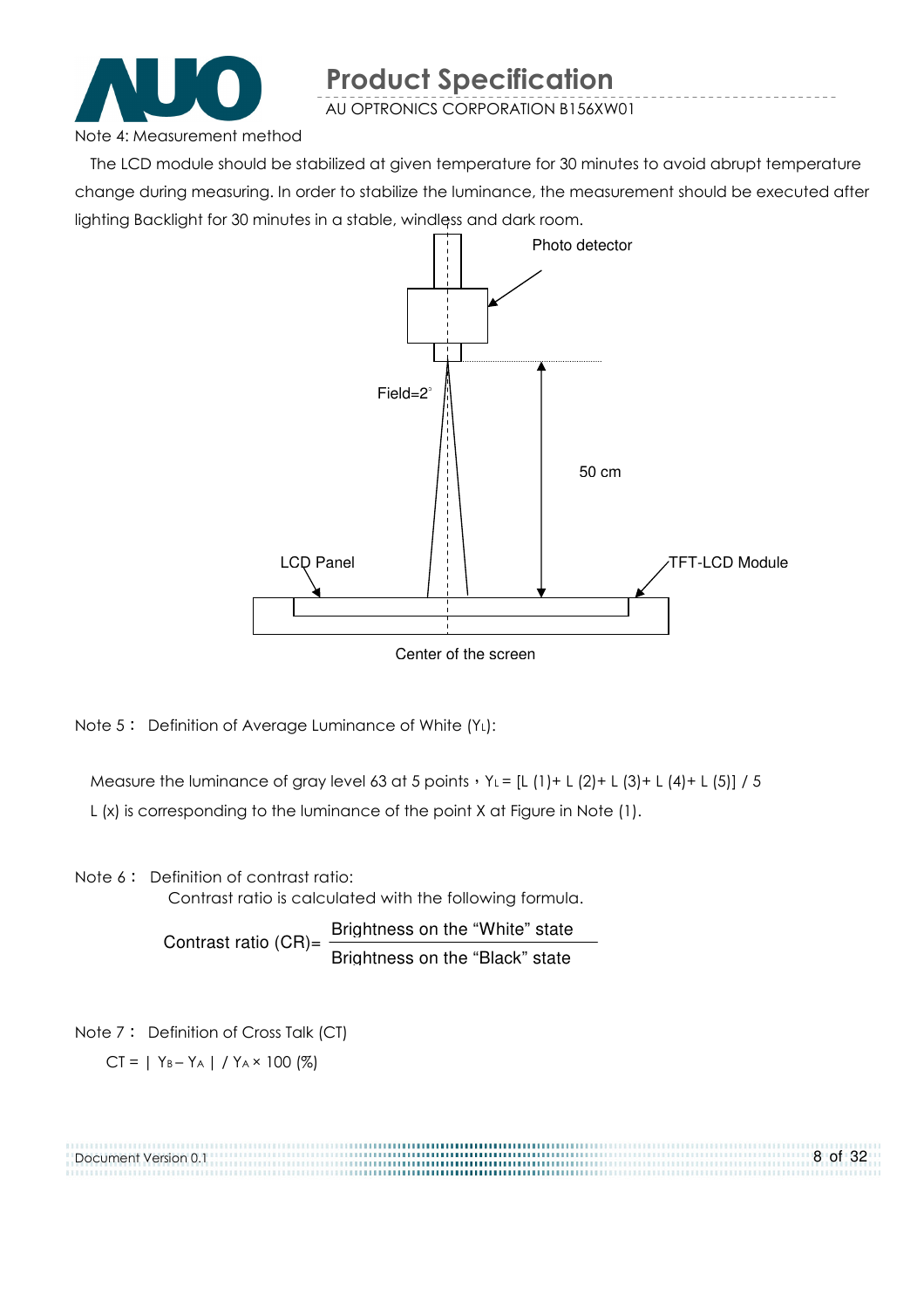

#### Where

YA = Luminance of measured location without gray level 0 pattern (cd/m2)

 $Y_B$  = Luminance of measured location with gray level 0 pattern (cd/m2)



Note 8: Definition of response time:

Document Version 0.1

The output signals of BM-7 or equivalent are measured when the input signals are changed from "Black" to "White" (falling time) and from "White" to "Black" (rising time), respectively. The response time interval between the 10% and 90% of amplitudes. Refer to figure as below.

...............................

9 of 32

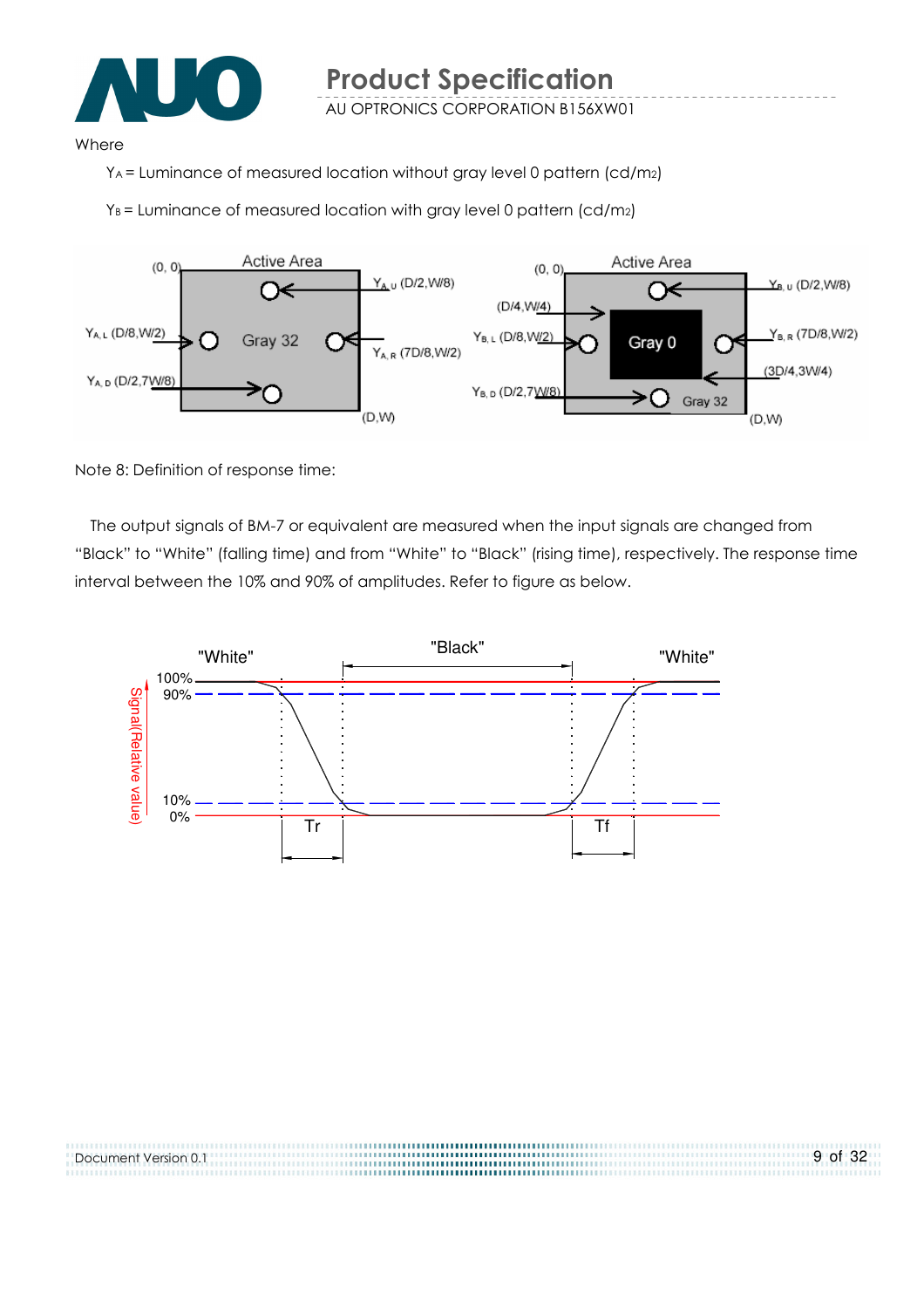

Note 8. Definition of viewing angle

Viewing angle is the measurement of contrast ratio  $\geq$  10, at the screen center, over a 180 $^{\circ}$ horizontal and 180° vertical range (off-normal viewing angles). The 180° viewing angle range is broken down as follows; 90° (θ) horizontal left and right and 90° (Φ) vertical, high (up) and low (down). The measurement direction is typically perpendicular to the display surface with the screen rotated about its center to develop the desired measurement viewing angle.



| Document Version 0.1 | $10$ of 32 |
|----------------------|------------|
|                      |            |
|                      |            |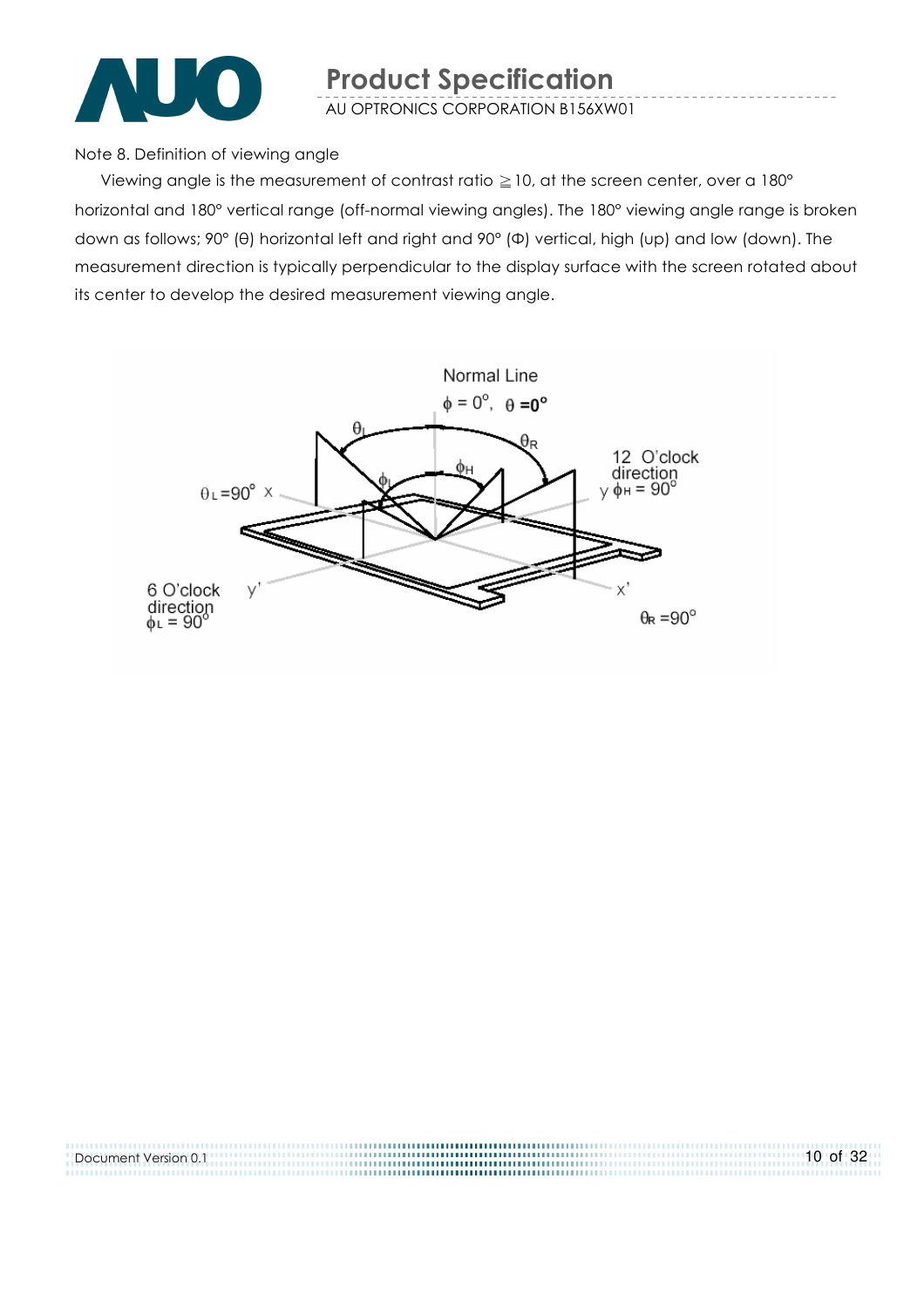

AU OPTRONICS CORPORATION B156XW01

#### 3. Functional Block Diagram

The following diagram shows the functional block of the 15.6 inches wide Color TFT/LCD Module:



| Document Version 0.1 | $11$ of 32 |
|----------------------|------------|
|                      |            |
|                      |            |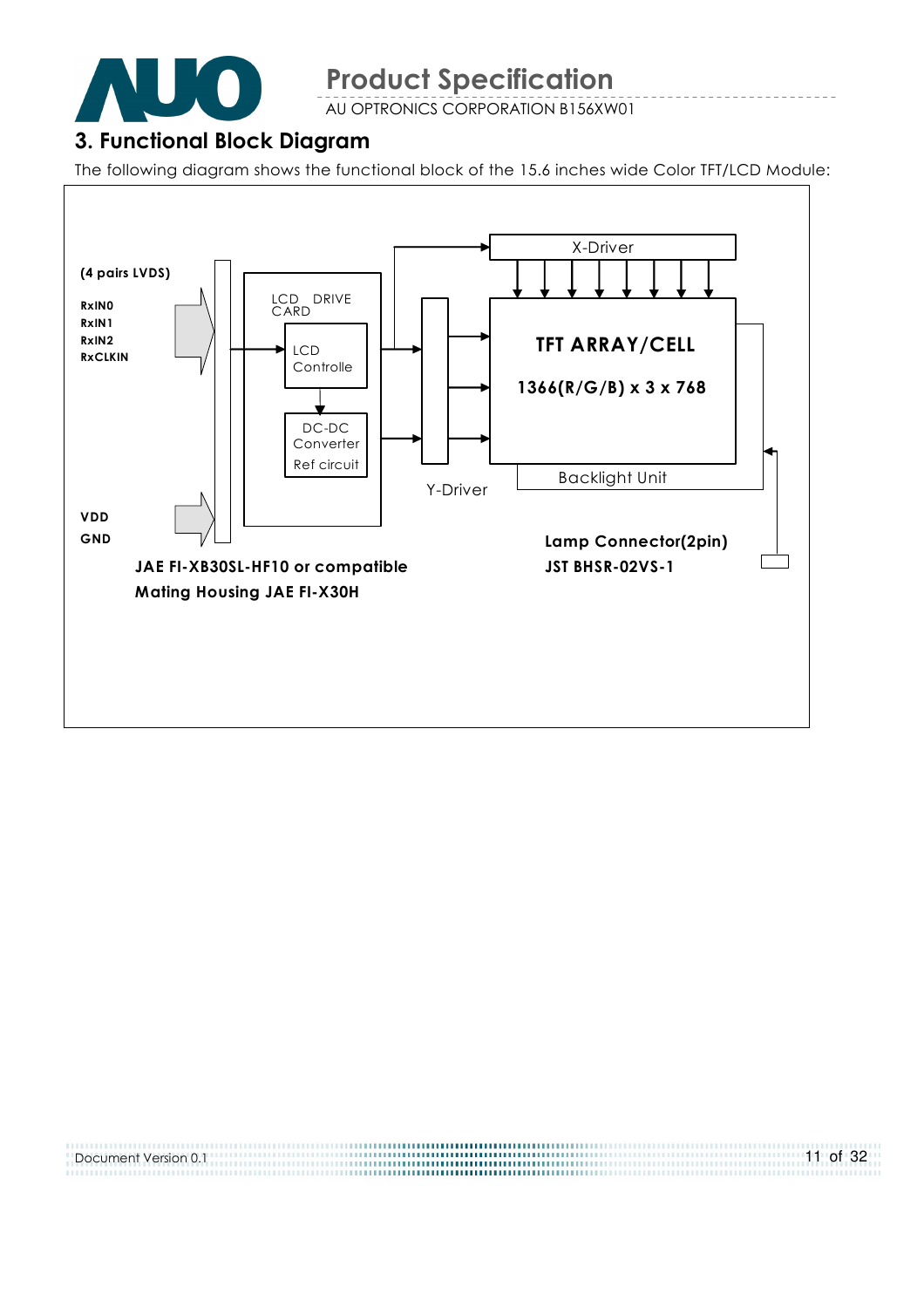

AU OPTRONICS CORPORATION B156XW01

### 4. Absolute Maximum Ratings

An absolute maximum rating of the module is as following:

#### 4.1 Absolute Ratings of TFT LCD Module

| <b>Item</b>     | symbol           | Min                   | Max  | Unit   | <b>Conditions</b>                       |
|-----------------|------------------|-----------------------|------|--------|-----------------------------------------|
| Logic/LCD Drive | $\cdot$ .<br>Vın | $\sim$ $\sim$<br>−∪.⊖ | +4.∪ | [Volt] | Note<br>$\overline{1}$ , $\overline{2}$ |

#### 4.2 Absolute Ratings of Backlight Unit

| ltem                                                            | Symbol       | Min                      | Max | Unit        | <b>Conditions</b>                       |
|-----------------------------------------------------------------|--------------|--------------------------|-----|-------------|-----------------------------------------|
| $\overline{C}$ $\overline{C}$ $\overline{C}$<br>Current<br>◡◡╷∟ | ี∩∩ย<br>◡◡◟◟ | $\overline{\phantom{0}}$ | o.u | rms<br>ImAI | Note<br>$\overline{1}$ , $\overline{2}$ |

#### 4.3 Absolute Ratings of Environment

| Item                      | Symbol     | Min   | Max   | Unit             | <b>Conditions</b> |
|---------------------------|------------|-------|-------|------------------|-------------------|
| Operating                 | TOP        |       | $+50$ | <sup>[o</sup> C] | Note 3            |
| <b>Operation Humidity</b> | <b>HOP</b> |       | 95    | [%RH]            | Note 3            |
| Storage Temperature       | TST        | $-20$ | $+60$ | $\mathsf{[°C]}$  | Note 3            |
| <b>Storage Humidity</b>   | HST        |       | 95    | [%RH]            | Note 3            |

Note 1: At Ta (25°C)

Document Version 0.1

Note 2: Permanent damage to the device may occur if exceed maximum values

#### Note 3: For quality performance, please refer to AUO IIS (Incoming Inspection Standard).



12 of 32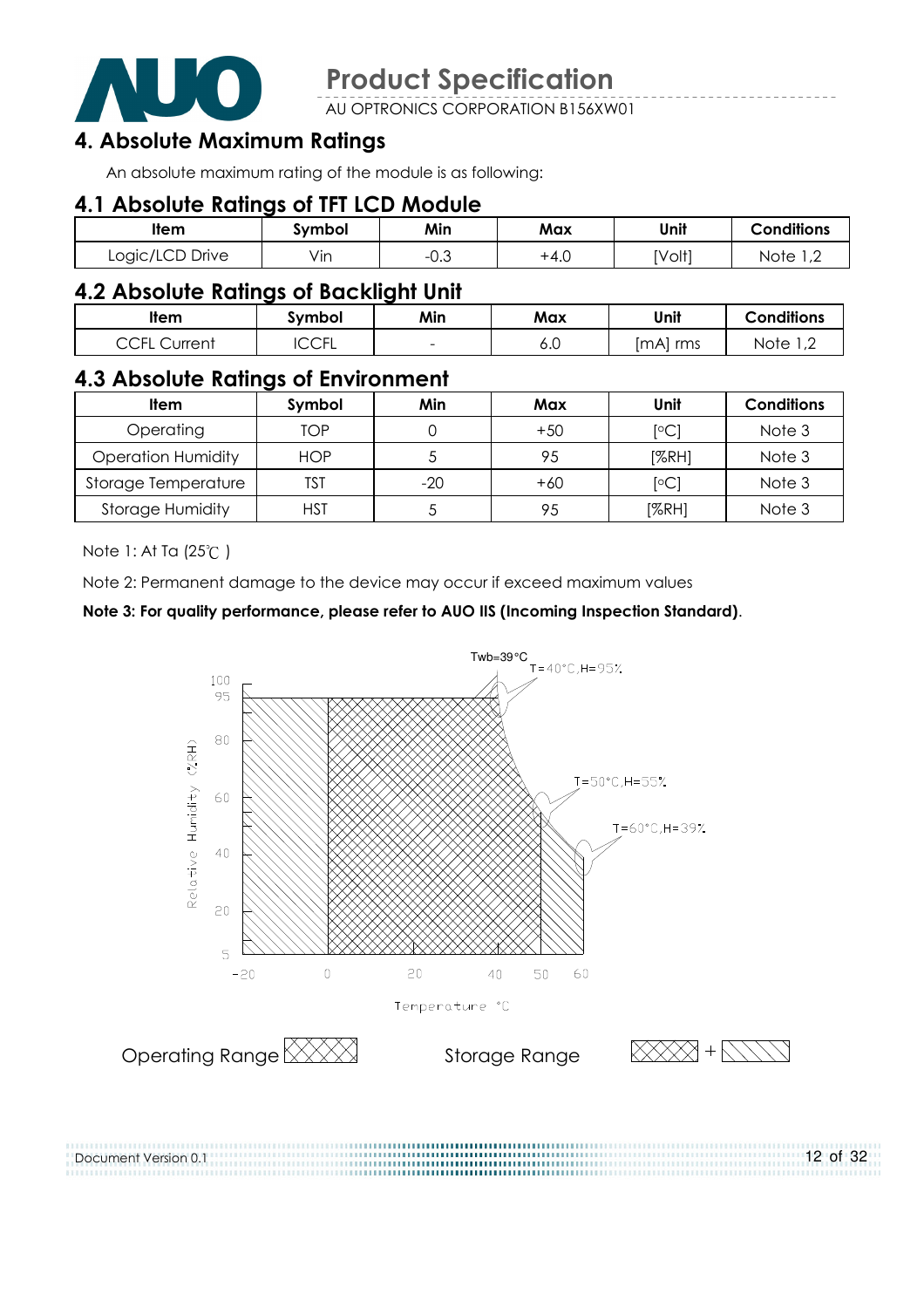

#### 5. Electrical characteristics

#### 5.1 TFT LCD Module

#### 5.1.1 Power Specification

Input power specifications are as follows;

| Symble       | <b>Parameter</b>                                  | Min | <b>Typ</b> | <b>Max</b> | <b>Units</b> | <b>Note</b> |
|--------------|---------------------------------------------------|-----|------------|------------|--------------|-------------|
| <b>VDD</b>   | Logic/LCD<br>Drive Voltage                        | 3.0 | 3.3        | 3.6        | [Volt]       |             |
| <b>PDD</b>   | <b>VDD Power</b>                                  |     |            | TBD        | [Watt]       | Note $1/2$  |
| IDD          | <b>IDD Current</b>                                |     | <b>TBD</b> | TBD        | [mA]         | Note $1/2$  |
| <b>IRush</b> | Inrush Current                                    |     |            | <b>TBD</b> | [mA]         | Note 3      |
| VDDrp        | Allowable<br>Logic/LCD<br>Drive Ripple<br>Voltage |     |            | <b>TBD</b> | [mV]<br>p-p  |             |

Note 1: Maximum Measurement Condition: Black Pattern

Note 2 Typical Measurement Condition: Mosaic Pattern

Note 3: Measure Condition



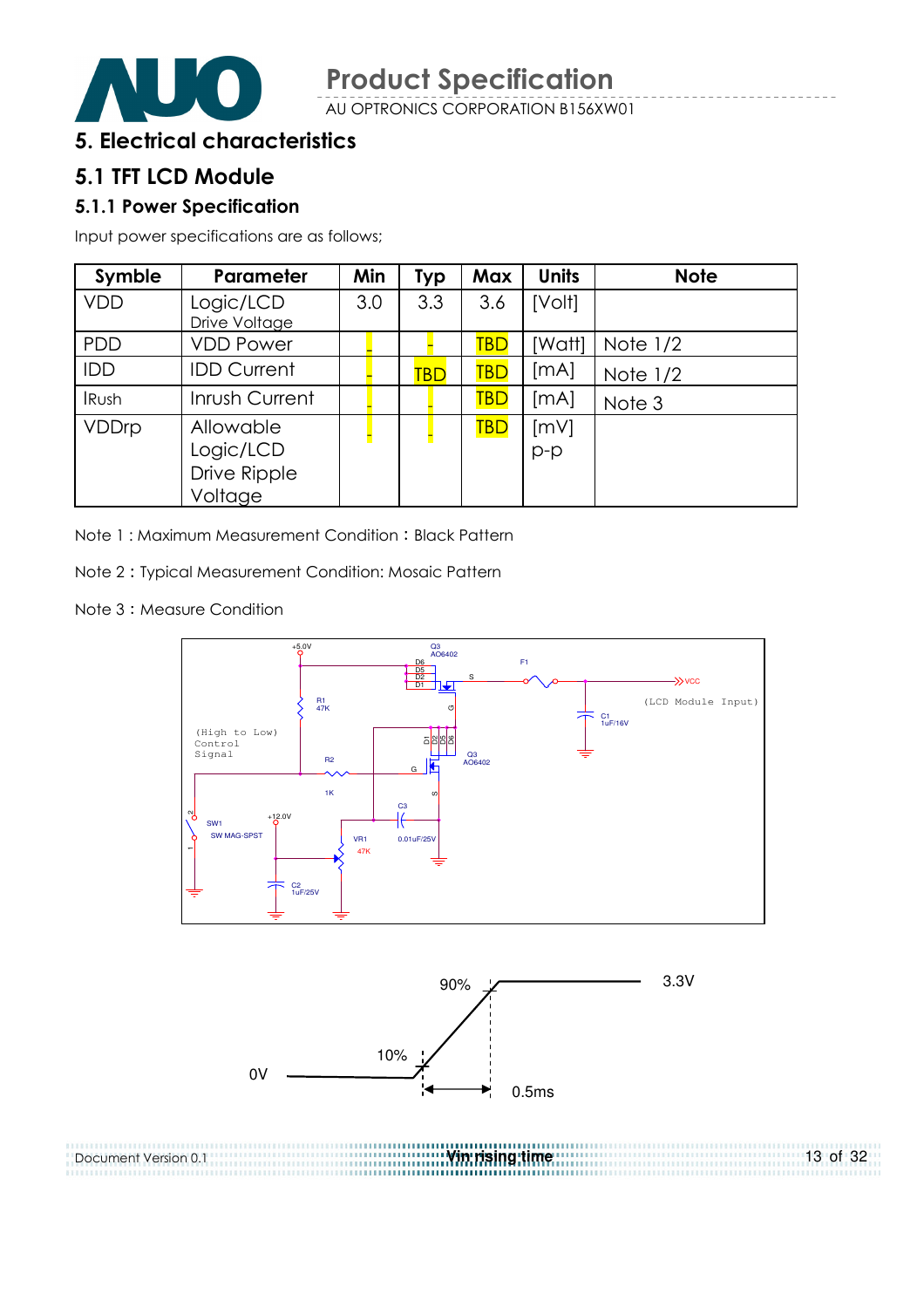

#### 5.1.2 Signal Electrical Characteristics

Input signals shall be low or High-impedance state when VDD is off. It is recommended to refer the specifications of THC63LVDF84A (Thine Electronics Inc.) in detail.

Signal electrical characteristics are as follows;

| Parameter | Condition                                                    | Min    | Max   | Unit |
|-----------|--------------------------------------------------------------|--------|-------|------|
| Vth       | Differential Input High<br><b>Threshold</b><br>$(Vcm=+1.2V)$ |        | 100   | [mV] |
| Vtl       | Differential Input Low<br><b>Threshold</b><br>$(Vcm=+1.2V)$  | $-100$ |       | [mV] |
| Vcm       | Differential Input<br>Common Mode<br>Voltage                 | 1.125  | 1.375 | [V]  |

Note: LVDS Signal Waveform



| Document Version 0.1 | 14 of 32 |
|----------------------|----------|
|                      |          |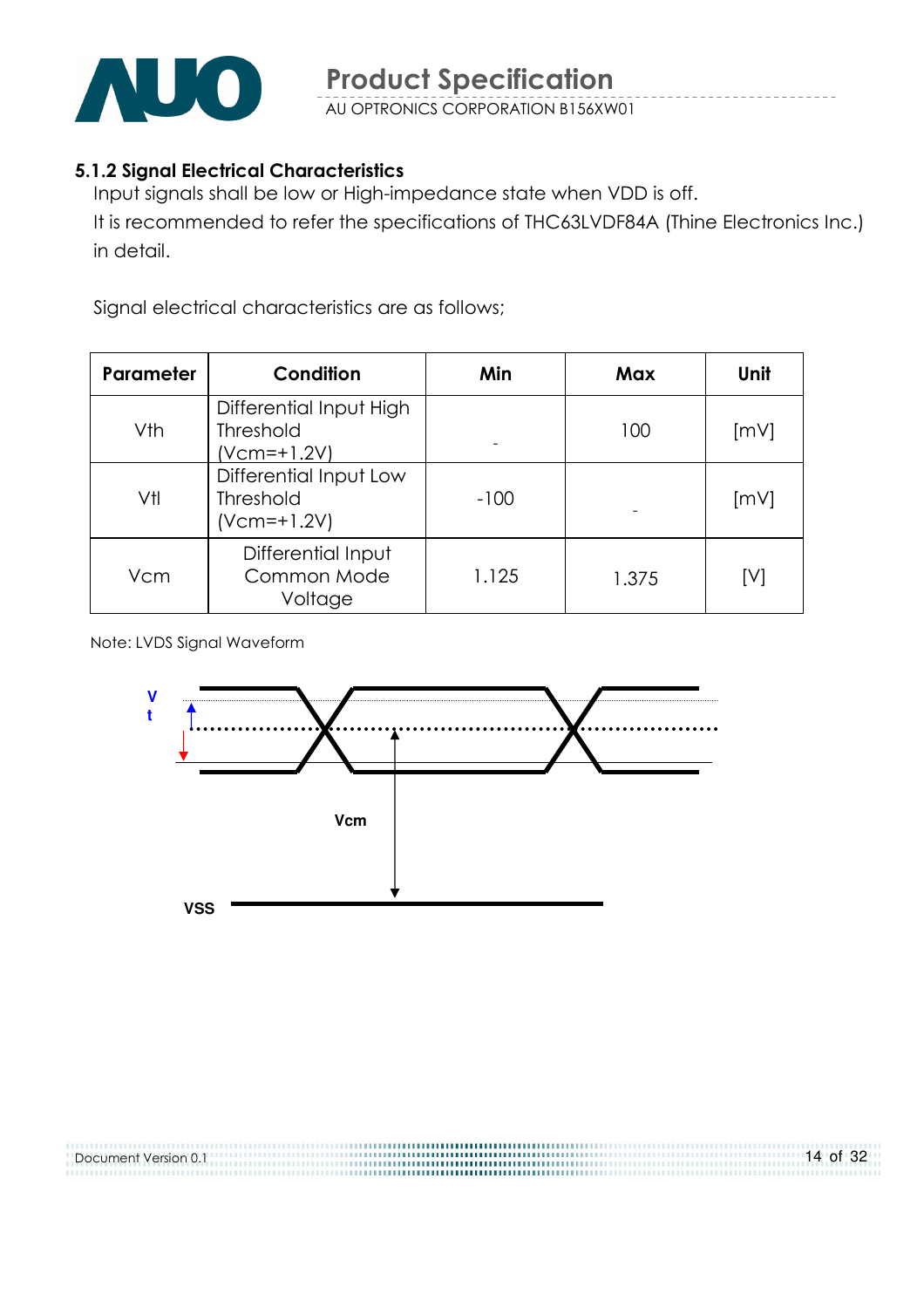

### 5.2 Backlight Unit

Document Version 0.1

CCFL Parameter guideline for CCFL Inverter selection (Ref. Remark 1)

| Parameter                                     | Min    | <b>Typ</b> | Max | <b>Units</b>  | Condition                      |
|-----------------------------------------------|--------|------------|-----|---------------|--------------------------------|
| <b>CCFL current(ICCFL)</b>                    | 4.0    | 6.5        | 7.0 | $[mA]$ rms    | $(Ta=25^{\circ}C)$             |
|                                               |        |            |     |               | Note 1                         |
| CCFL Frequency (FCCFL)                        | TBD    | <b>TBD</b> | TBD | [KHz]         | $(Ta=25^{\circ}C)$<br>Note 2,3 |
| CCFL startup Voltage(Vs)                      |        | <b>TBD</b> | TBD | [Volt]<br>rms | $(Ta = 0^{\circ}C)$<br>Note 4  |
| CCFL startup Voltage(Vs)                      |        | TBD        | TBD | [Volt]<br>rms | $(Ta = 25^{\circ}C)$<br>Note 4 |
| <b>CCFL Voltage</b><br>(Reference)<br>(VCCFL) | TBD    | <b>TBD</b> | TBD | [Volt]<br>rms | $(Ta=25^{\circ}C)$<br>Note 5   |
| CCFL Power consumption<br>(PCCFL)             | TBD    | <b>TBD</b> | TBD | [Watt]        | $(Ta=25^{\circ}C)$<br>Note 5   |
| <b>CCFL Life-Time</b>                         | 12,000 |            |     | Hour          | $(Ta=25^{\circ}C)$<br>Note 7   |

To optimun TFT LCD performance, the LAMP inverter PWM Frequesncy define as: 210 +/-5 Hz **Remark 1:** Typ are AUO recommended Design Points.

- 1-1 All of characteristics listed are measured under the condition using the AUO Test inverter.
- 1-2 In case of using an inverter other than listed, it is recommended to check the inverter carefully. Sometimes, interfering noise stripes appear on the screen, and substandard luminance or flicker at low power may happen.
- 1-3 In designing an inverter, it is suggested to check safety circuit very carefully. Impedance of CCFL, for instance, becomes more than 1 [M ohm] when CCFL is damaged.
- 1-4 Generally, CCFL has some amount of delay time after applying starting voltage. It is recommended to keep on applying starting voltage for 1 [Sec] until discharge.

- 1-5 CCFL discharge frequency must be carefully chosen so as not to produce interfering noise stripes on the screen.
- 1-6 Reducing CCFL current increases CCFL discharge voltage and generally increases CCFL discharge frequency. So all the parameters of an inverter should be carefully designed so as not to produce too much leakage current from high-voltage output of the inverter.

15 of 32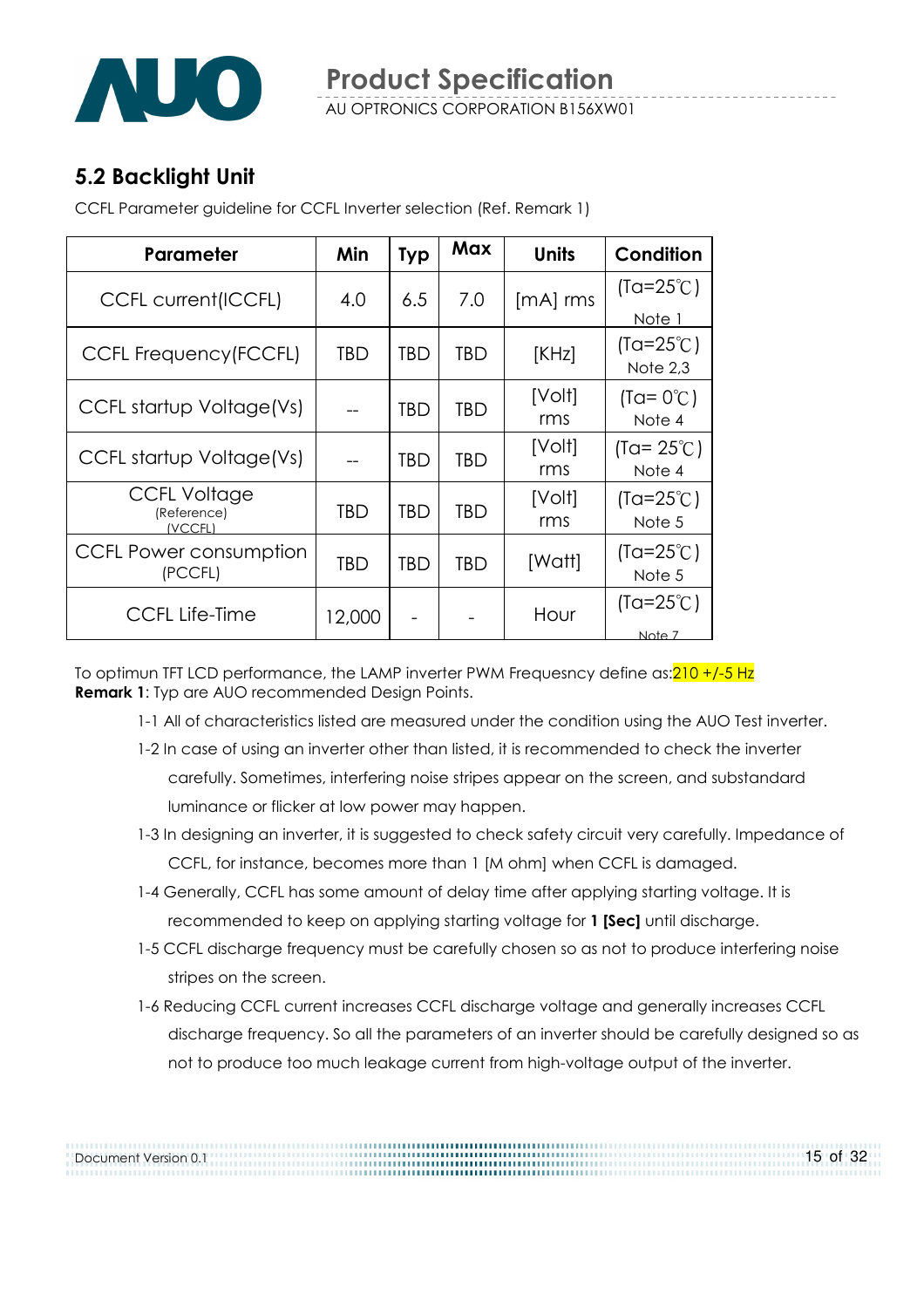

Note 1: It should be employed the inverter which has "Duty Dimming", if ICCFL is less than 4mA.

- Note 2: CCFL discharge frequency should be carefully determined to avoid interference between inverter and TFT LCD.
- Note 3: The frequency range will not affect to lamp life and reliability characteristics.
- Note 4: The output voltage of inverter should be able to give out a power after ballast capacitor , the generating capacity have to be larger than a lamp startup voltage, otherwise backlight may has blinking for a moment after turns on or can not be turned on.
- Note 5: Calculator value for reference (ICCFL×VCCFL=PCCFL)
- Note 6: Requirements for a system inverter design, which is intended to have a better display performance, a better power efficiency and a more reliable lamp, are following. It shall help increase the lamp lifetime and reduce leakage current.
	- a. The asymmetry rate of the inverter waveform should be less than 10%.
	- b. The distortion rate of the waveform should be within  $\sqrt{2} \pm 10\%$ .
	- \* Inverter output waveform had better be more similar to ideal sine wave.



Note 7: It is an edge-type BLU with single CCFL, the life-time define as the brightness decay to 50% of original value and under normal operation.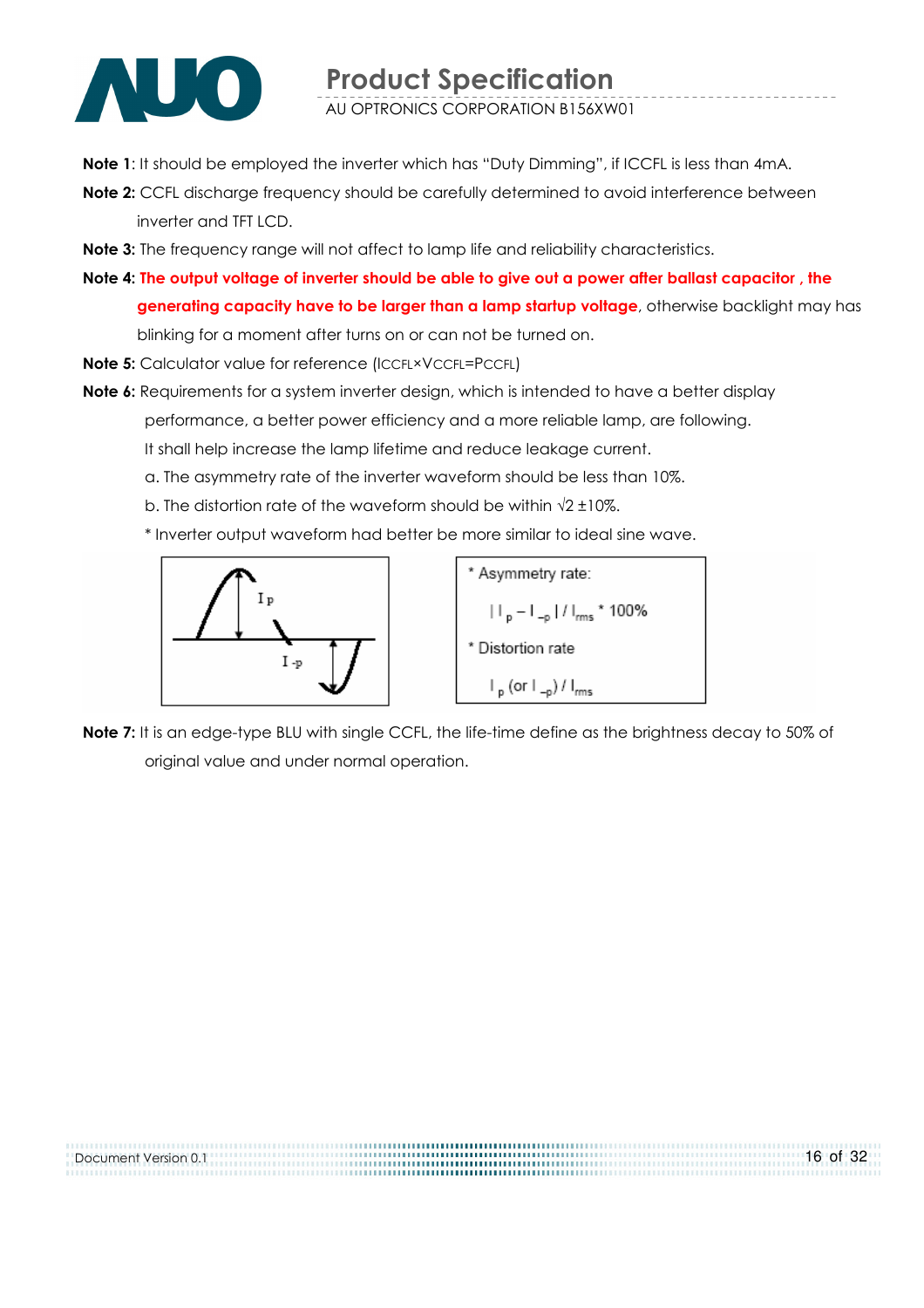

#### 6. Signal Characteristic

# 6.1 Pixel Format Image

Following figure shows the relationship of the input signals and LCD pixel format.



Document Version 0.1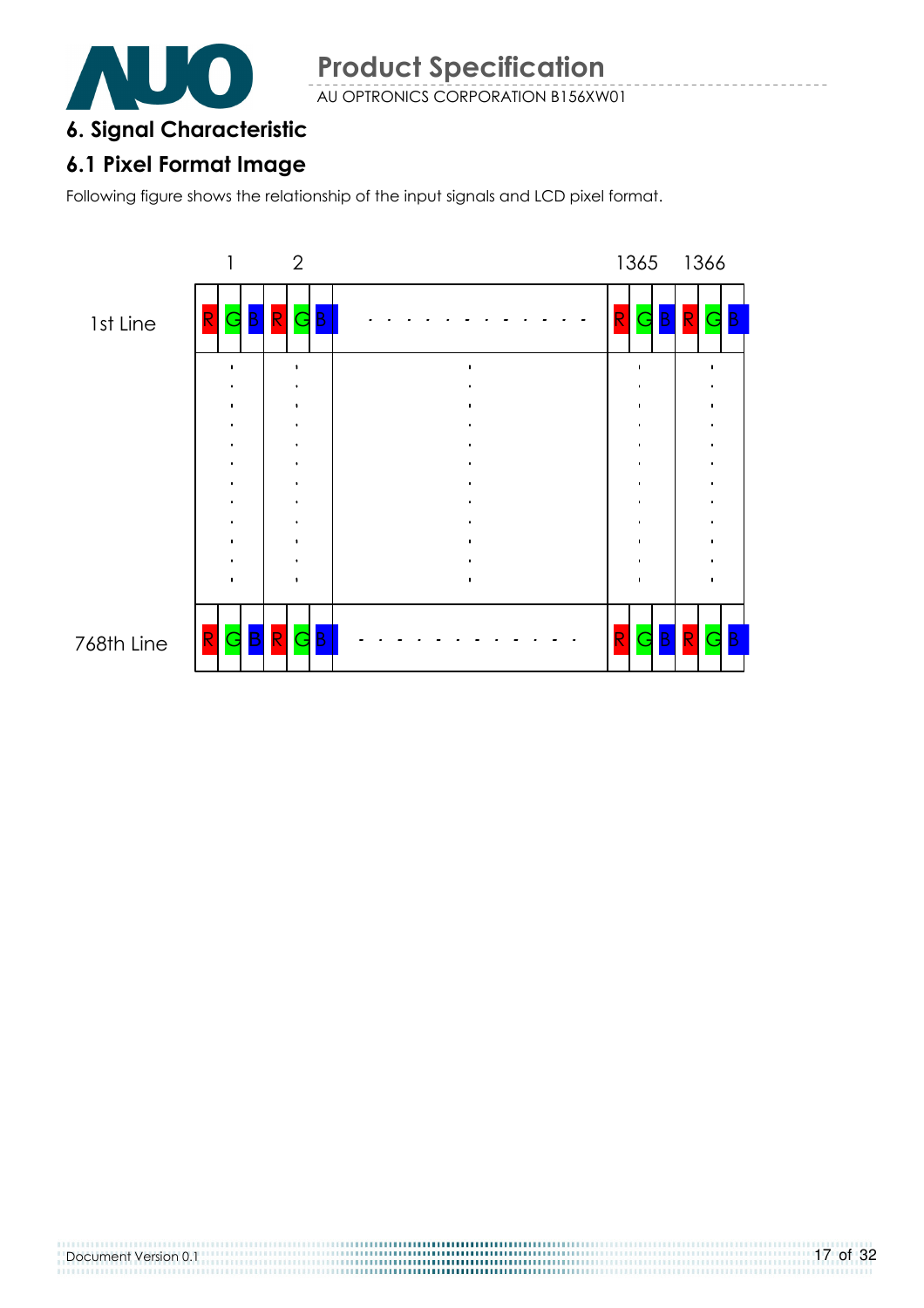

### 6.2 The input data format



| <b>Signal Name</b> | <b>Description</b>      |                                                          |
|--------------------|-------------------------|----------------------------------------------------------|
| R <sub>5</sub>     | Red Data 5 (MSB)        | Red-pixel Data                                           |
| R4                 | Red Data 4              | Each red pixel's brightness data consists of these 6     |
| R <sub>3</sub>     | Red Data 3              | bits pixel data.                                         |
| R <sub>2</sub>     | Red Data 2              |                                                          |
| R1                 | Red Data 1              |                                                          |
| R <sub>O</sub>     | Red Data 0 (LSB)        |                                                          |
|                    | <b>Red-pixel Data</b>   |                                                          |
| G <sub>5</sub>     | Green Data 5 (MSB)      | Green-pixel Data                                         |
| G4                 | Green Data 4            | Each green pixel's brightness data consists of these 6   |
| G <sub>3</sub>     | Green Data 3            | bits pixel data.                                         |
| G <sub>2</sub>     | Green Data 2            |                                                          |
| G1                 | Green Data 1            |                                                          |
| G <sub>0</sub>     | Green Data 0 (LSB)      |                                                          |
|                    | <b>Green-pixel Data</b> |                                                          |
| <b>B5</b>          | Blue Data 5 (MSB)       | <b>Blue-pixel Data</b>                                   |
| <b>B4</b>          | <b>Blue Data 4</b>      | Each blue pixel's brightness data consists of these 6    |
| B <sub>3</sub>     | <b>Blue Data 3</b>      | bits pixel data.                                         |
| B <sub>2</sub>     | <b>Blue Data 2</b>      |                                                          |
| B <sub>1</sub>     | <b>Blue Data 1</b>      |                                                          |
| B <sub>O</sub>     | Blue Data 0 (LSB)       |                                                          |
|                    | <b>Blue-pixel Data</b>  |                                                          |
| <b>RxCLKIN</b>     | <b>Data Clock</b>       | The typical frequency is 77.8 MHz. The signal is used to |
|                    |                         | strobe the pixel data and DSPTMG signals. All pixel      |
|                    |                         | data shall be valid at the falling edge when the         |
|                    |                         | DSPTMG signal is high.                                   |
| DE                 | <b>Display Timing</b>   | This signal is strobed at the falling edge of            |
|                    |                         | -DTCLK. When the signal is high, the pixel data shall    |
|                    |                         | be valid to be displayed.                                |
| VS                 | <b>Vertical Sync</b>    | The signal is synchronized to -DTCLK.                    |
| <b>HS</b>          | <b>Horizontal Sync</b>  | The signal is synchronized to -DTCLK.                    |

Note: Output signals from any system shall be low or High-Z state when VDD is off.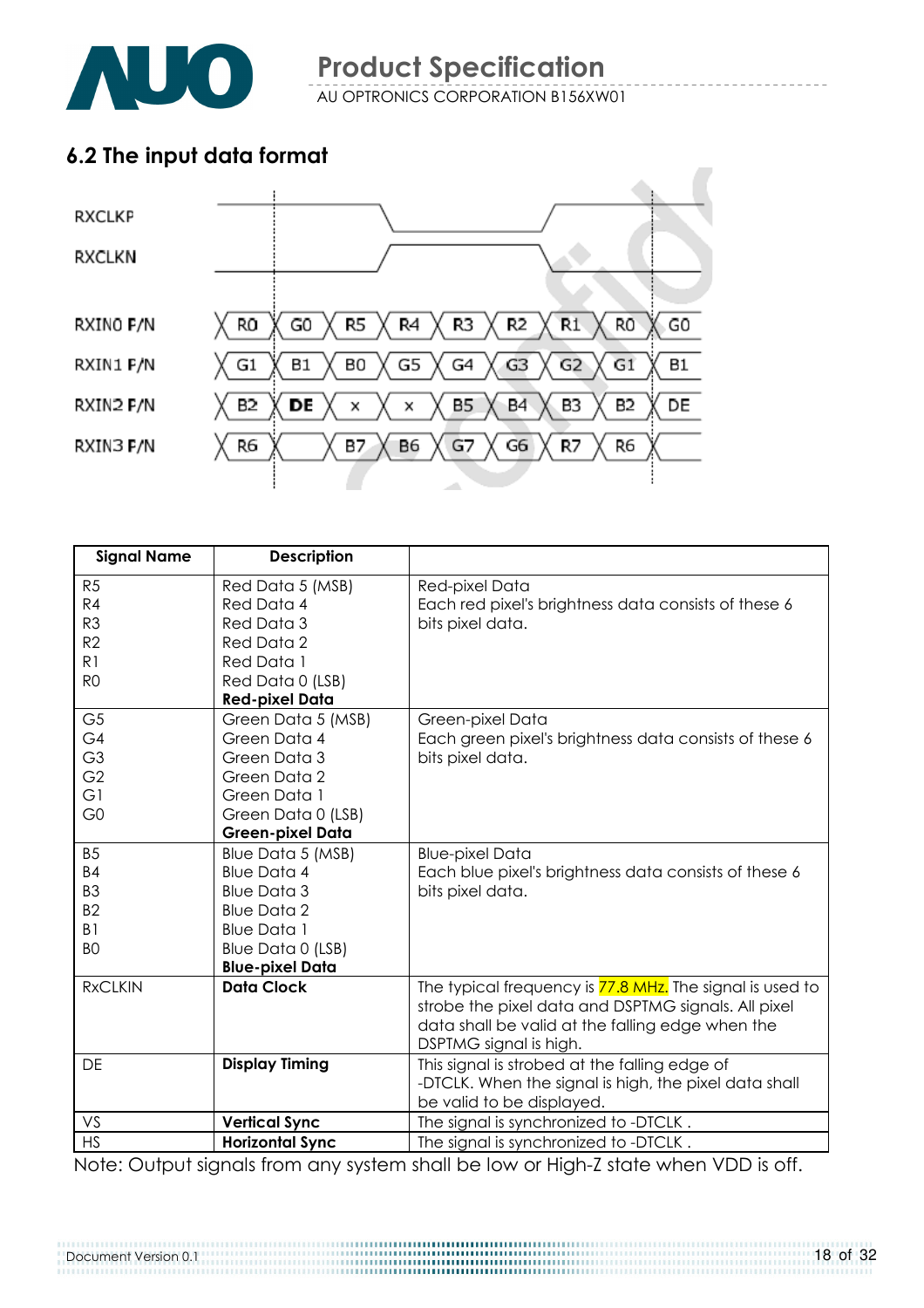

# 6.3 Signal Description/Pin Assignment

|  | LVDS is a differential signal technology for LCD interface and high speed data transfer device. |
|--|-------------------------------------------------------------------------------------------------|
|  |                                                                                                 |
|  |                                                                                                 |

| PIN#           | <b>SIGNAL NAME</b> | <b>DESCRIPTION</b>             |
|----------------|--------------------|--------------------------------|
|                | VSS                | Power Ground                   |
| $\overline{2}$ | <b>VDD</b>         | +3.3V Power Supply             |
| 3              | <b>VDD</b>         | +3.3V Power Supply             |
| $\overline{4}$ | VEDID              | +3.3V EDID Power               |
| 5              | <b>AGING</b>       | Aging Mode Power Supply        |
| $\delta$       | <b>CLKEDID</b>     | EDID Clock Input               |
| $\overline{7}$ | <b>DATAEDID</b>    | EDID Data Input                |
| 8              | <b>RXINON</b>      | -LVDS Differential Data Input  |
| 9              | <b>RXINOP</b>      | +LVDS Differential Data Input  |
| 10             | VSS                | Power Ground                   |
| 11             | RXIN1N             | -LVDS Differential Data Input  |
| 12             | <b>RXIN1P</b>      | +LVDS Differential Data Input  |
| 13             | VSS                | Power Ground                   |
| 14             | RXIN2N             | -LVDS Differential Data Input  |
| 15             | RXIN2P             | +LVDS Differential Data Input  |
| 16             | VSS                | Power Ground                   |
| 17             | <b>CK1INN</b>      | -LVDS Differential Clock Input |
| 18             | <b>CK1INP</b>      | +LVDS Differential Clock Input |
| 19             | VSS                | Power Ground                   |
| 20             | Χ                  |                                |
| 21             | Χ                  |                                |
| 22             | VSS                | Power Ground                   |
| 23             | Χ                  |                                |
| 24             | Χ                  |                                |
| 25             | VSS                | Power Ground                   |
| 26             | Χ                  |                                |
| 27             | Χ                  |                                |
| 28             | VSS                | Power Ground                   |
| 29             | Χ                  |                                |
| 30             | $\overline{X}$     | ---                            |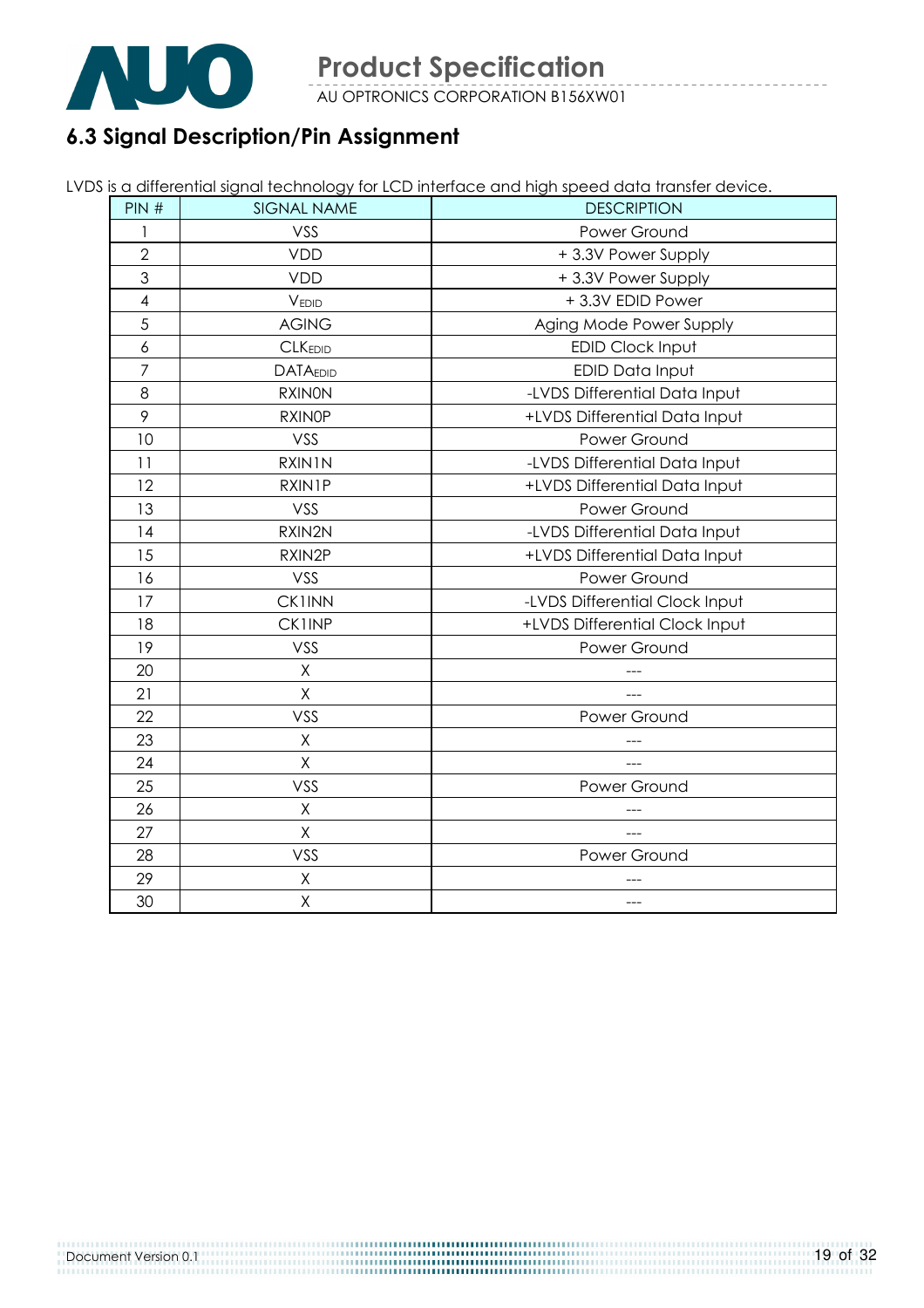

Note1: Start from right side



Note2: Input signals shall be low or High-impedance state when VDD is off.

internal circuit of LVDS inputs are as following.

The module uses a 100ohm resistor between positive and negative data lines of each receiver input

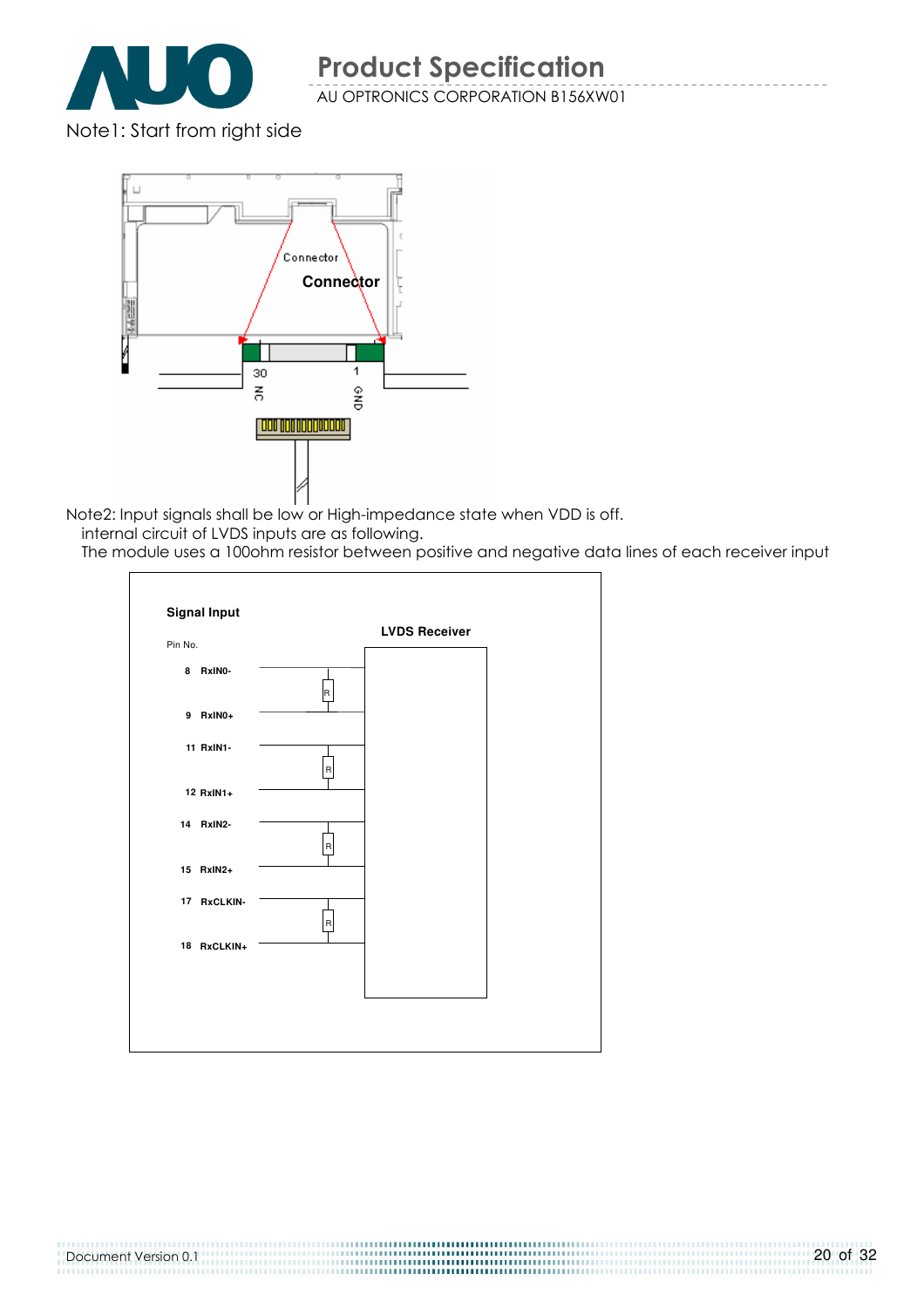

#### 6.4 Interface Timing

#### 6.4.1 Timing Characteristics

Basically, interface timings should match the 1366x768 /60Hz manufacturing guide line timing.

| Parameter  |                 | Symbol      | Min. | Typ. | Max. | Unit              |
|------------|-----------------|-------------|------|------|------|-------------------|
| Frame Rate |                 |             |      | 60   |      | Hz                |
|            | Clock frequency | $1/$ Tclock | 65   | 77.8 | 90   | MHz               |
|            | Period          | Tν          | 776  | 808  | 1023 |                   |
| Vertical   | Active          | Tvd         | 768  | 768  | 768  | T <sub>Line</sub> |
| Section    | Blanking        | $T_{VB}$    | 8    | 40   | 255  |                   |
|            | Period          | Τн          | 1396 | 1606 | 2047 |                   |
| Horizontal | Active          | THD         | 1366 | 1366 | 1366 | <b>T</b> Clock    |
| Section    | Blanking        | Тнв         | 30   | 240  | 681  |                   |

Note : DE mode only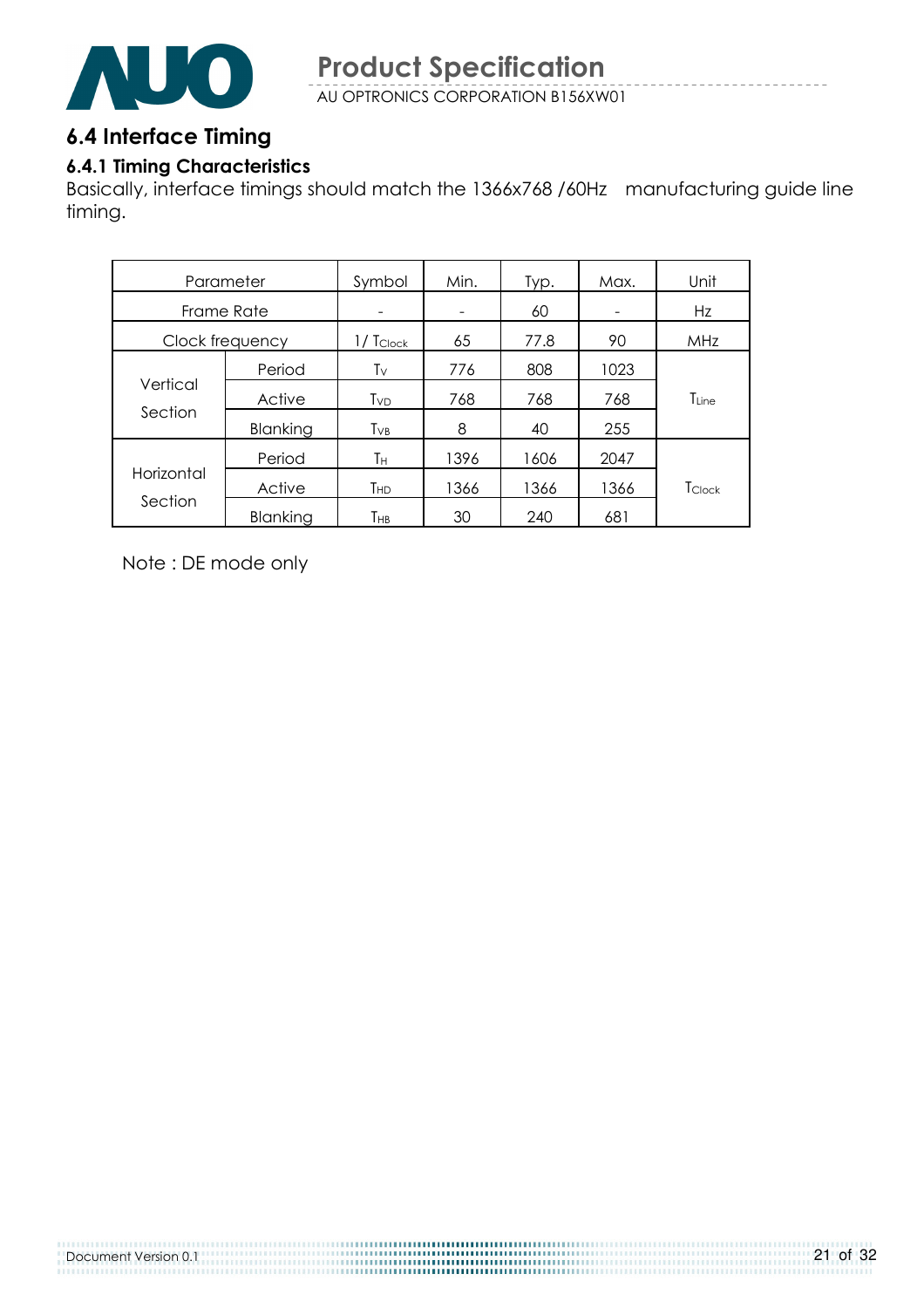

#### 6.4.2 Timing diagram

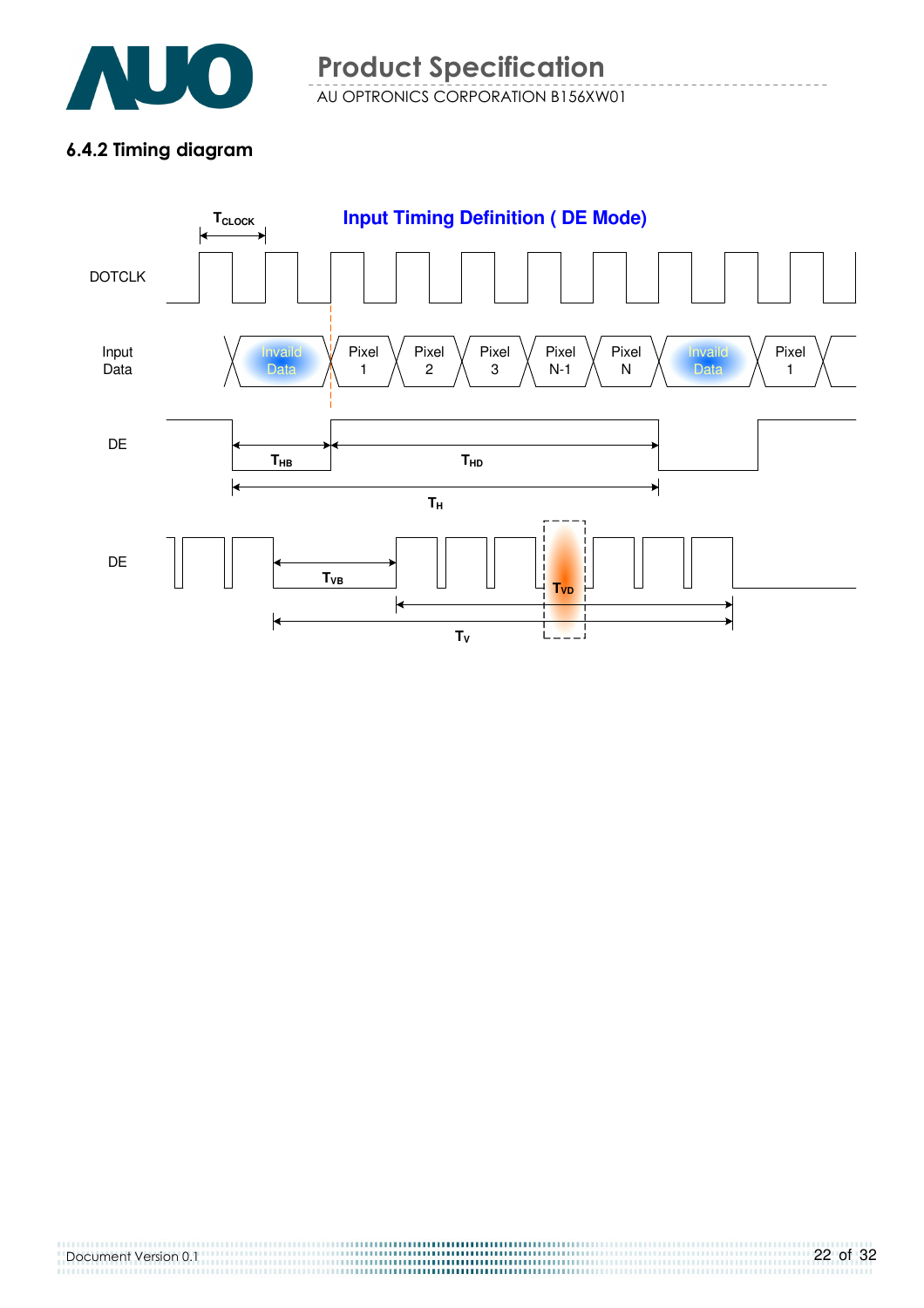

#### 6.5 Power ON/OFF Sequence

VDD power and lamp on/off sequence is as follows. Interface signals are also shown in the chart. Signals from any system shall be Hi-Z state or low level when VDD is off.



#### Timing

|                |      | Value |    |              |  |
|----------------|------|-------|----|--------------|--|
| Parameter      | Min. | Typ.  |    | <b>Units</b> |  |
| T1             | 0.5  |       | 10 | (ms)         |  |
| T <sub>2</sub> | 0    |       | 50 | (ms)         |  |
| T <sub>3</sub> | O    |       | 50 | (ms)         |  |
| T4             | 400  |       |    | (ms)         |  |
| T <sub>5</sub> | 200  |       |    | (ms)         |  |
| T6             | 200  |       |    | (ms)         |  |
|                |      |       | 10 | ms]          |  |

#### Power Sequence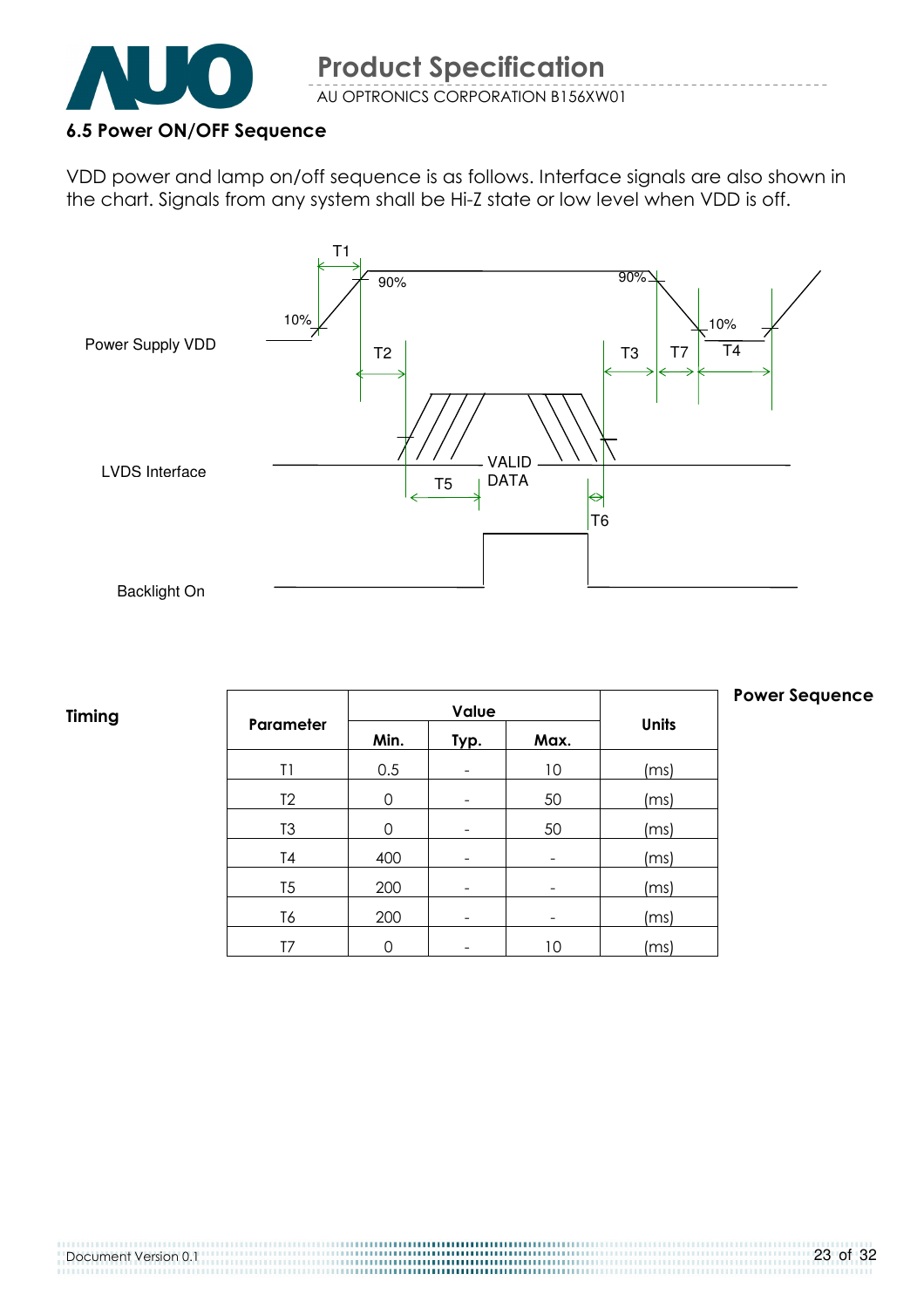

# 7. Connector Description

Physical interface is described as for the connector on module.

These connectors are capable of accommodating the following signals and will be following components.

### 7.1 TFT LCD Module

| Connector Name / Designation | For Signal Connector |
|------------------------------|----------------------|
| Manufacturer                 | JAE or compatible    |
| Type / Part Number           | JAE, FI-XB30SL-HF10  |
| Mating Housing/Part Number   |                      |

### 7.2 Backlight Unit

Physical interface is described as for the connector on module.

These connectors are capable of accommodating the following signals and will be following components.

| Connector Name / Designation | For Lamp Connector |
|------------------------------|--------------------|
| Manufacturer                 | JST                |
| Type / Part Number           | <b>BHSR-02VS-1</b> |
| Mating Type / Part Number    | SM02B-BHSS-1-TB    |

### 7.3 Signal for Lamp connector

| Pin# | Cable color | <b>Signal Name</b> |
|------|-------------|--------------------|
|      | Pink        | Lamp High Voltage  |
|      | White       | Lamp Low Voltage   |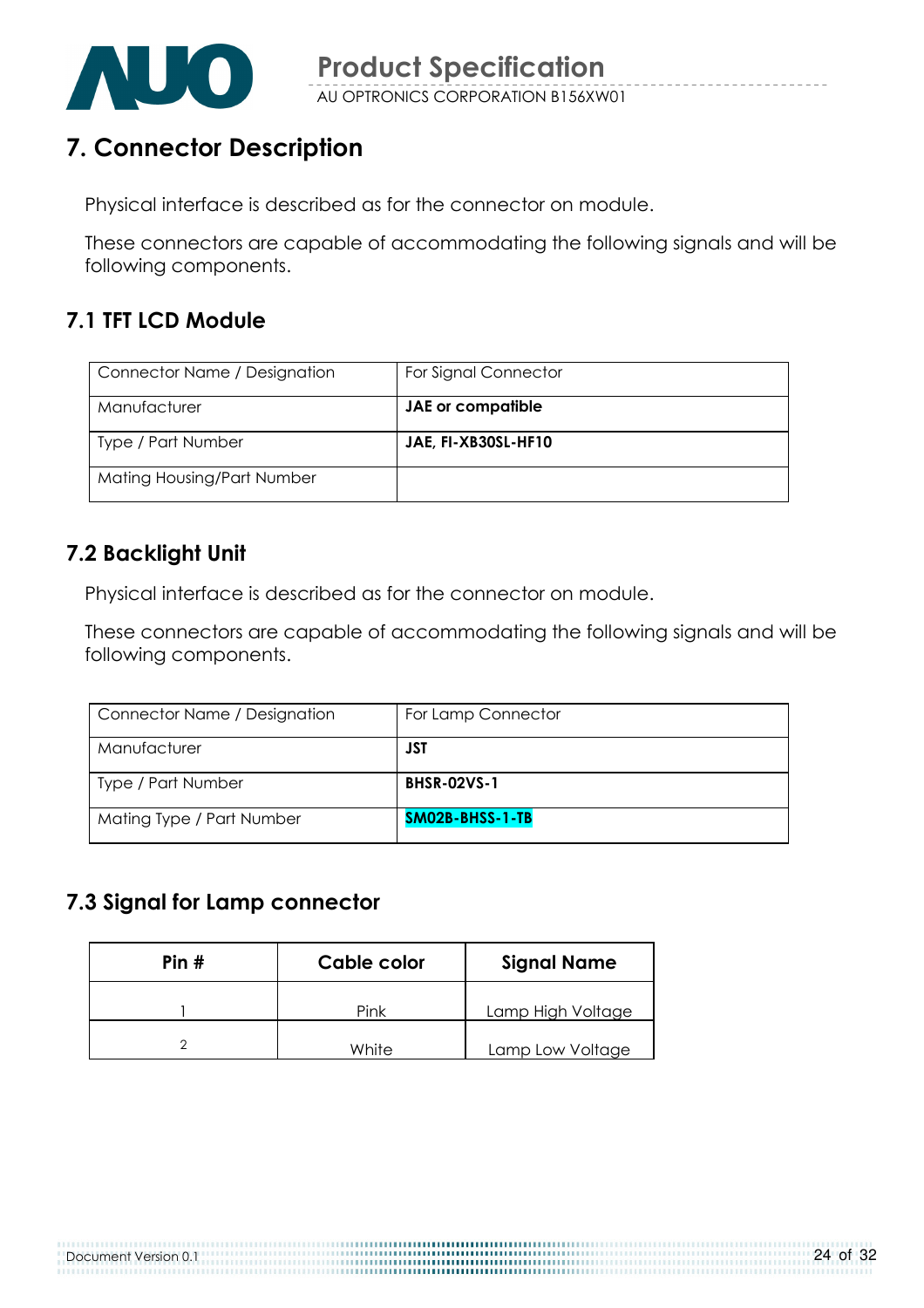

# 8. Dynamic Test

#### 8.1 Vibration Test

#### Test condition:

- $\bullet$  Acceleration: 1.5 G
- **•** Frequency: 10 500Hz Random
- Sweep: 30 Minutes each Axis (X, Y, Z)

### 8.2 Shock Test Spec:

#### Test condition:

- Acceleration: 220 G, Half sine wave
- Active time: 2 ms
- Pulse:  $+/-X.+/-Y.+/-Z$ , one time for each side

#### Remark:

1. Ambient condition is  $25 + 5^\circ$ C, Relative humidity:  $40\% \sim 70\%$ 

2. Non-packaged and Non-operation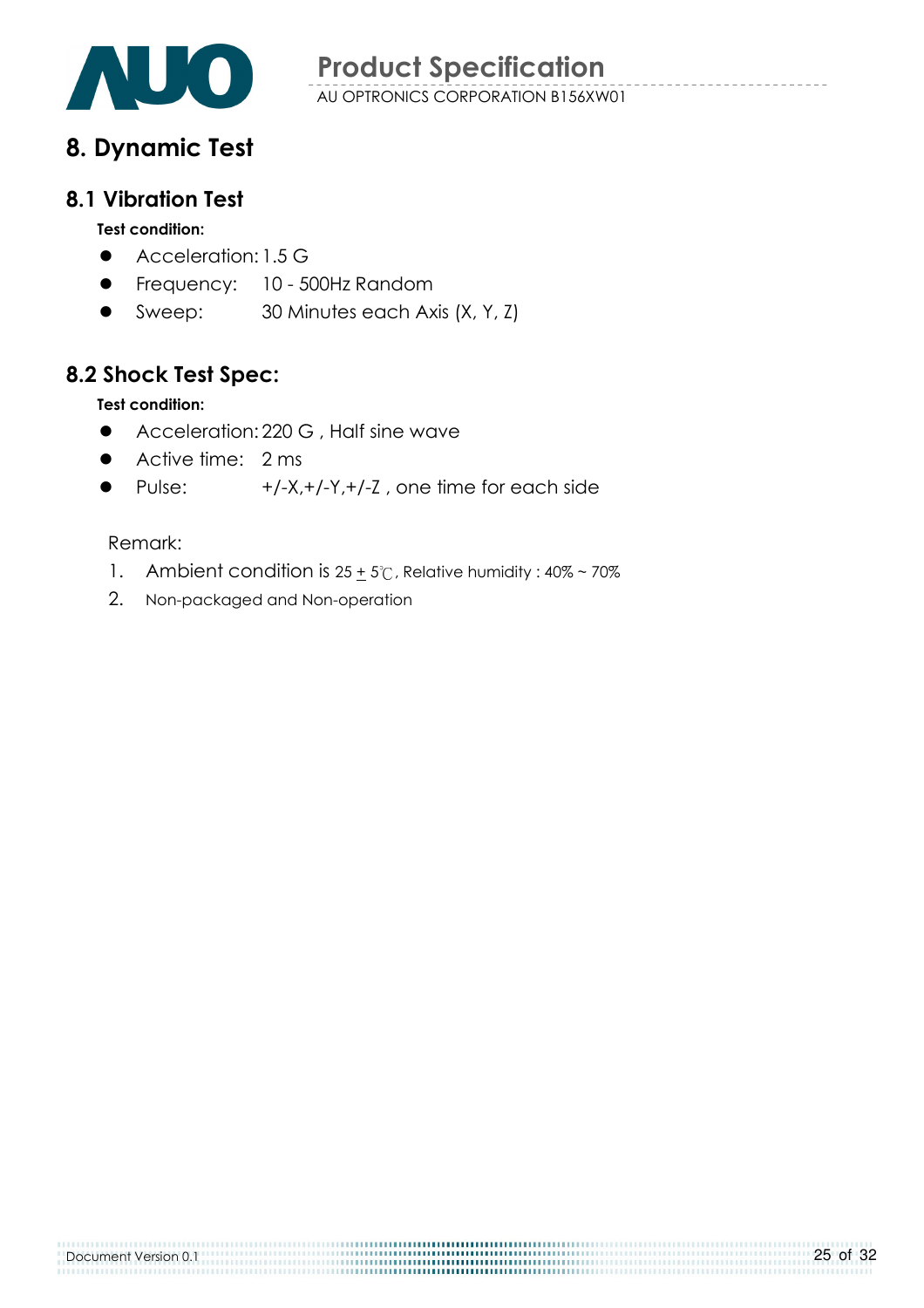

# 9. Reliability

| <b>Items</b>                               | <b>Required Condition</b>                        | <b>Note</b> |
|--------------------------------------------|--------------------------------------------------|-------------|
| <b>Temperature</b><br><b>Humidity Bias</b> | Ta= 40℃, 90%RH, 300h                             |             |
| <b>High Temperature</b><br>Operation       | Ta= 50℃, Dry, 300h                               |             |
| Low Temperature<br>Operation               | Ta= 0℃, 300h                                     |             |
| <b>High Temperature</b><br><b>Storage</b>  | Ta= 60℃, 35%RH, 300h                             |             |
| Low Temperature<br><b>Storage</b>          | Ta= -20°C, 50%RH, 300h                           |             |
| <b>Thermal Shock</b><br><b>Test</b>        | Ta=-20°C to 60°C, Duration at 30 min, 100 cycles |             |
| <b>ESD</b>                                 | <b>Contact: ±8 KV</b>                            | Note 1      |
|                                            | Air: ±15 KV                                      |             |

 Note1: According to EN 61000-4-2 , ESD class B: Some performance degradation allowed. No data lost . Self-recoverable. No hardware failures.

Remark: MTBF (Excluding the CCFL): 30,000 hours with a confidence level 90%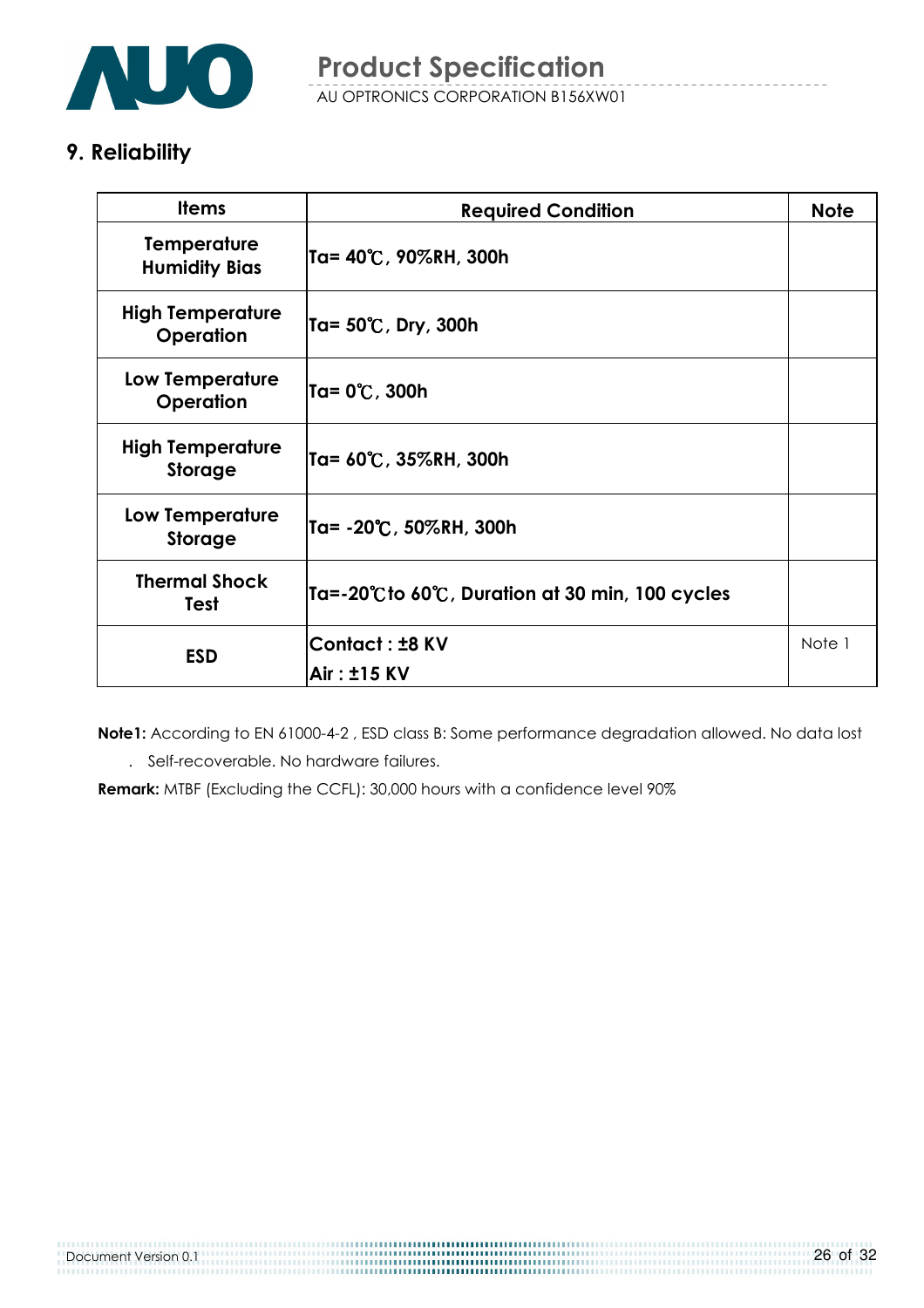

AU OPTRONICS CORPORATION B156XW01

#### 10. Mechanical Characteristics

#### 10.1 LCM Outline Dimension



Document Version 0.1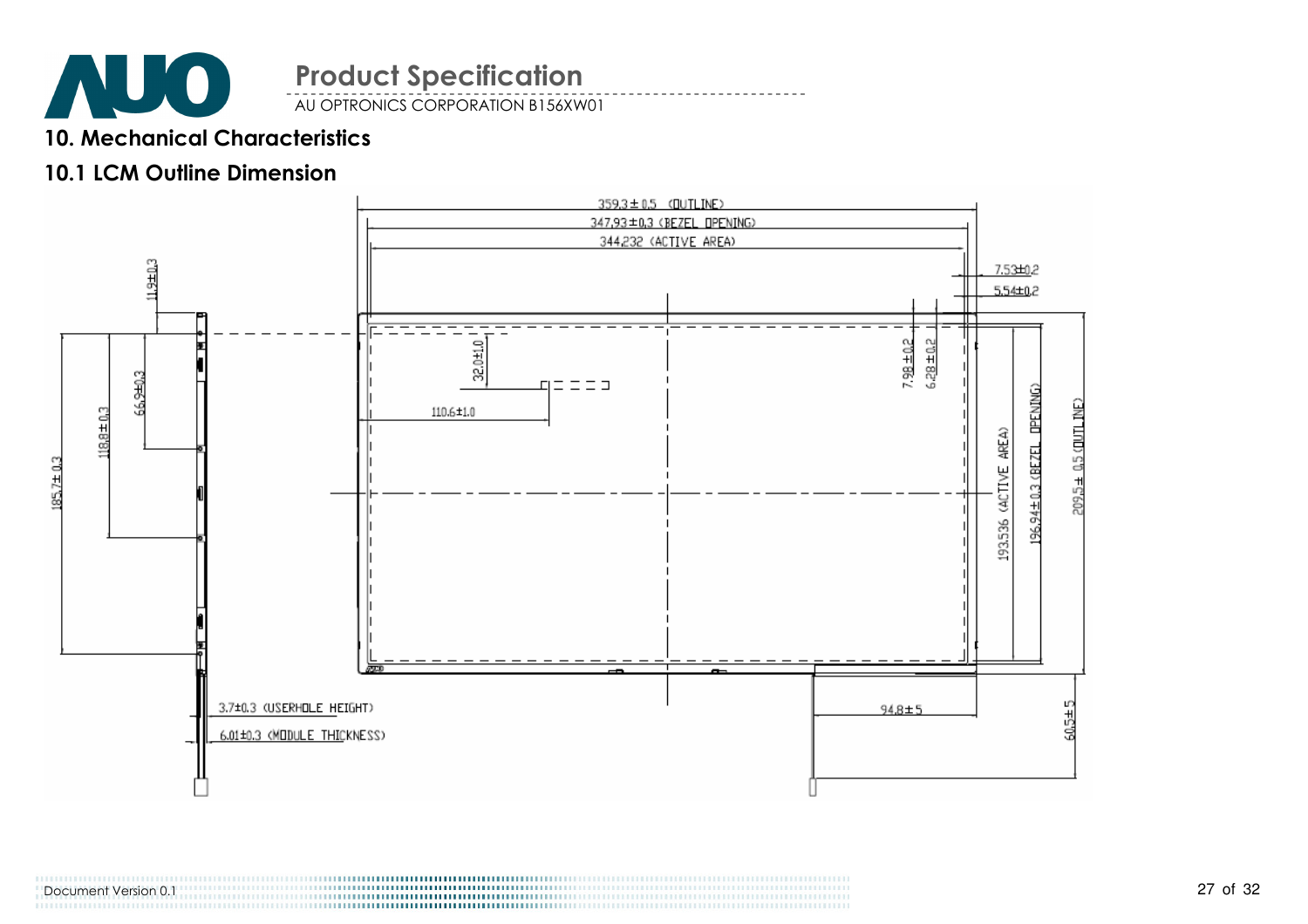

AU OPTRONICS CORPORATION B156XW01



Document Version 0.1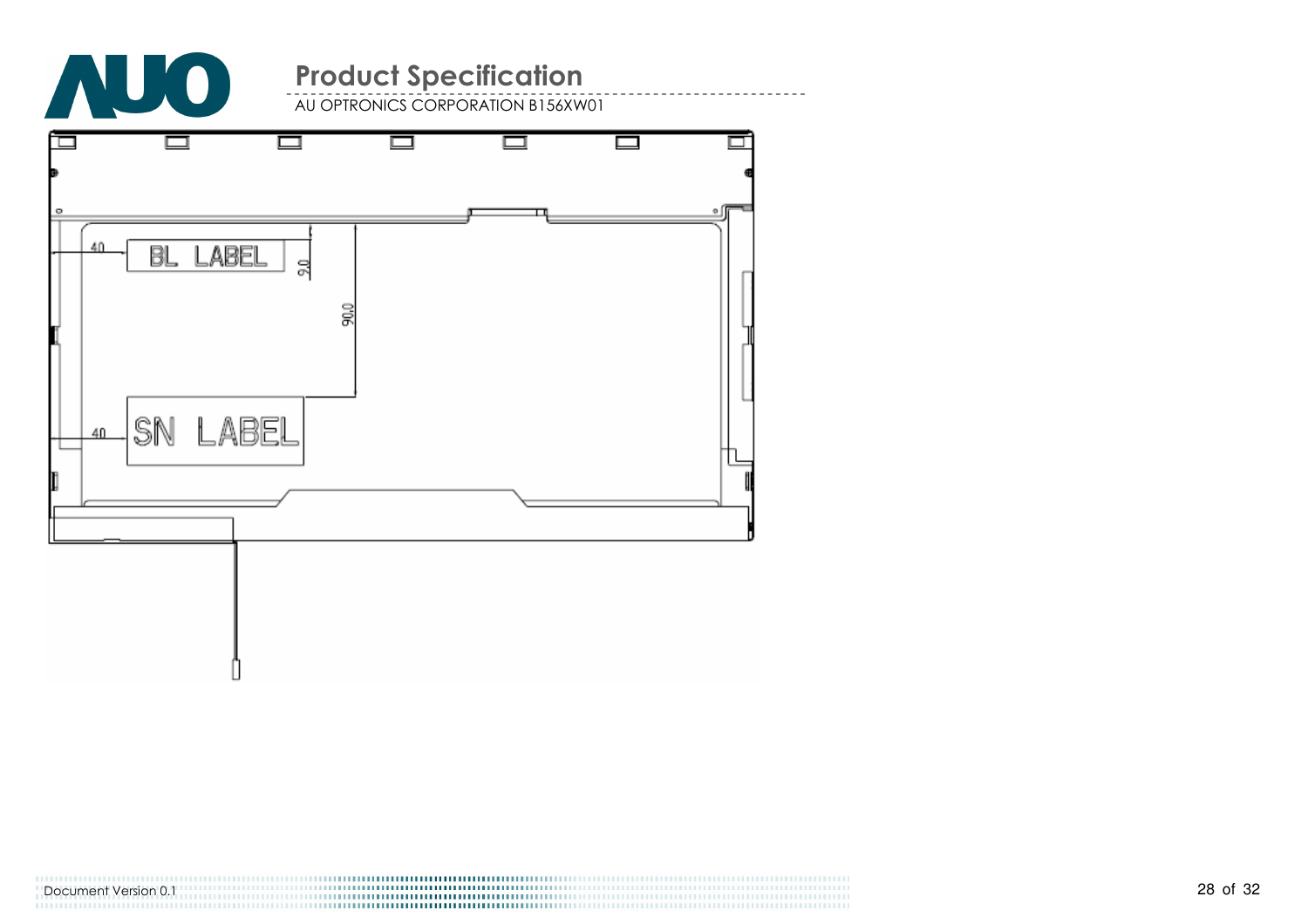

AU OPTRONICS CORPORATION B156XW01

### 10.2 Screw Hole Depth and Center Position

Screw hole minimum depth, from side surface =2.6 mm (See drawing) Screw hole center location, from front surface =  $3.7 \pm 0.3$ mm (See drawing) Screw maximum length = 2.3 mm (See drawing) Screw Torque: Maximum2.5 kgzf-cm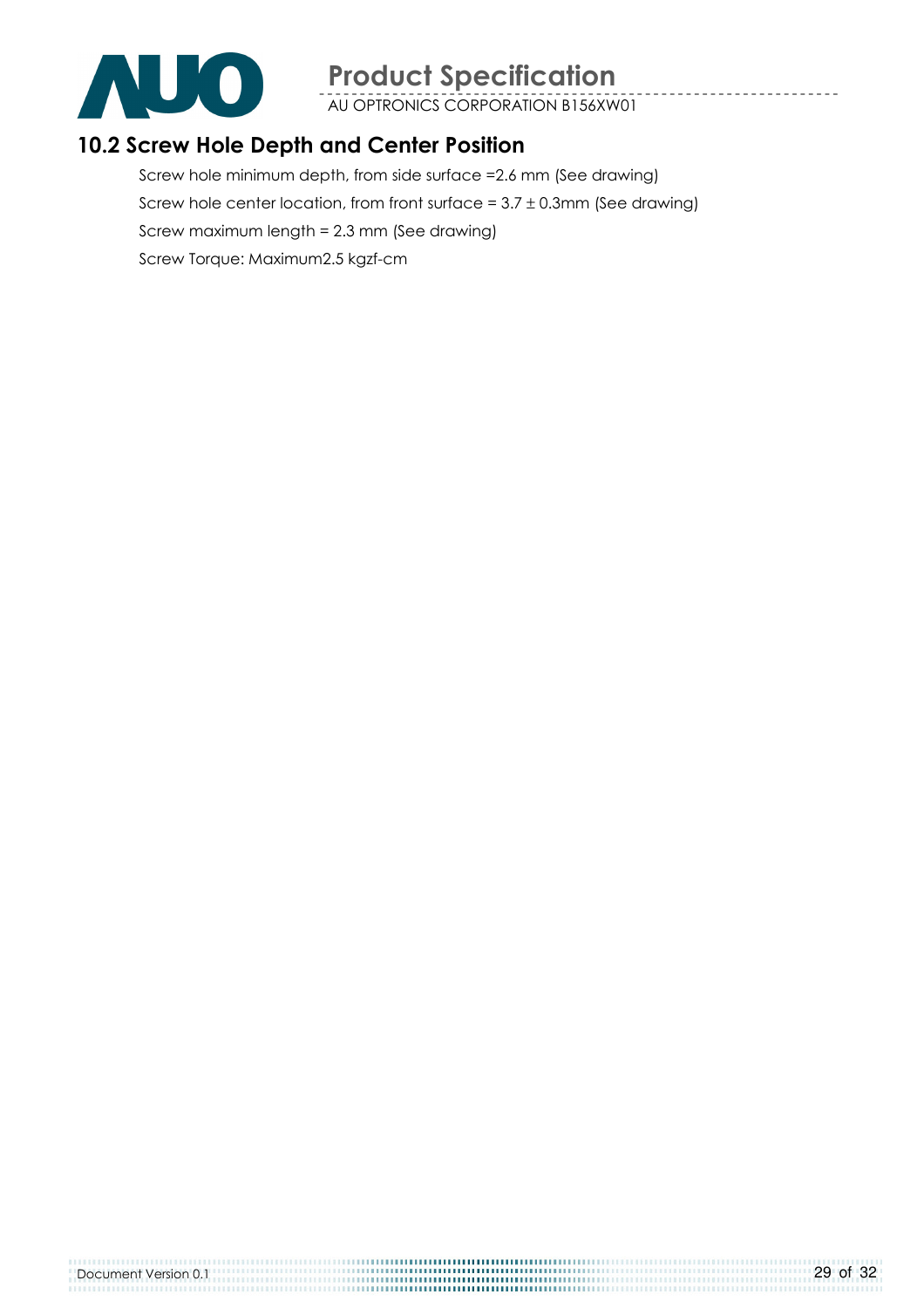

- 11. Shipping and Package
- 11.1 Shipping Label Format

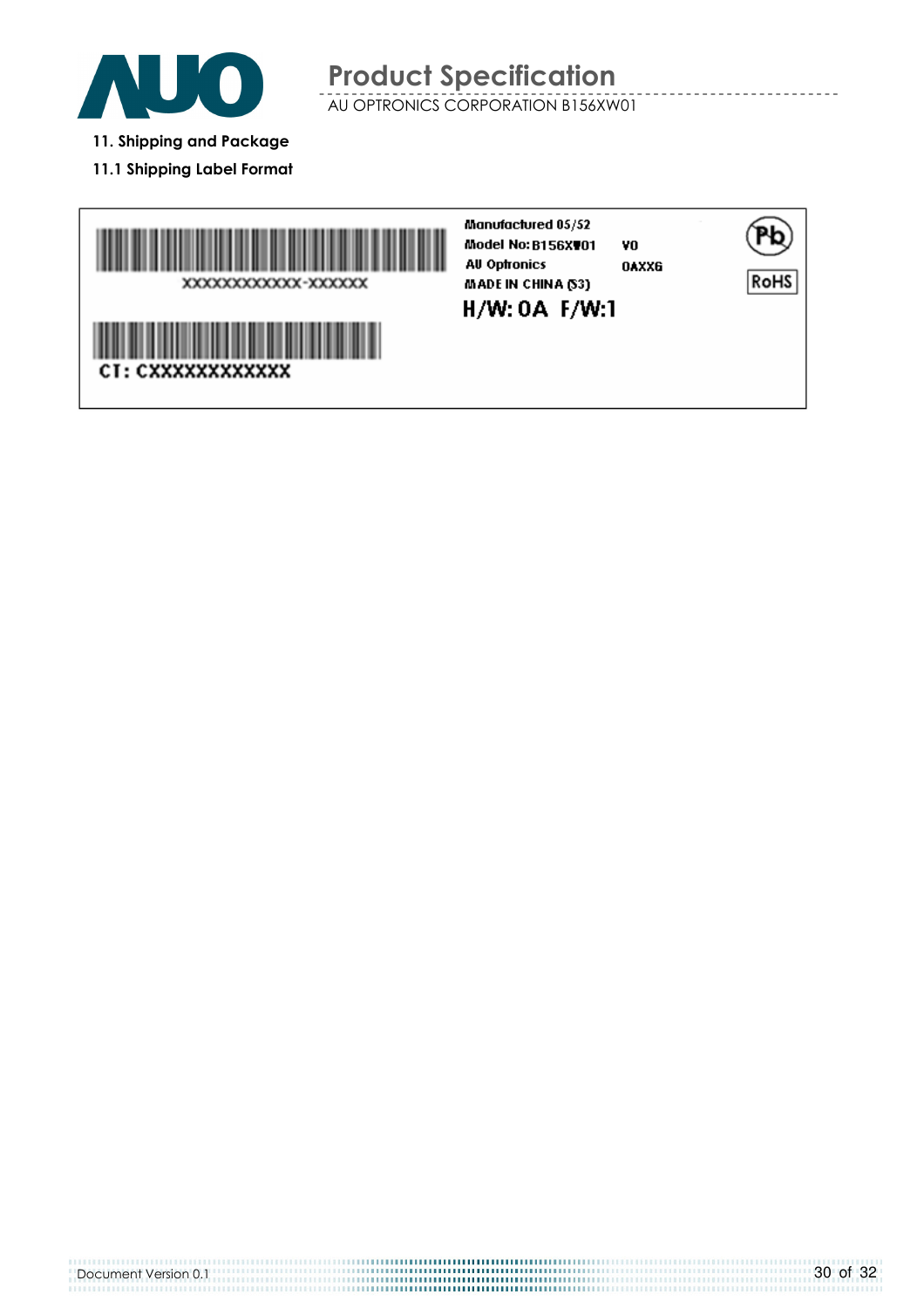

AU OPTRONICS CORPORATION B156XW01

#### 11.2 Carton package

The outside dimension of carton is TBD



# 11.3 Shipping package of palletizing sequence